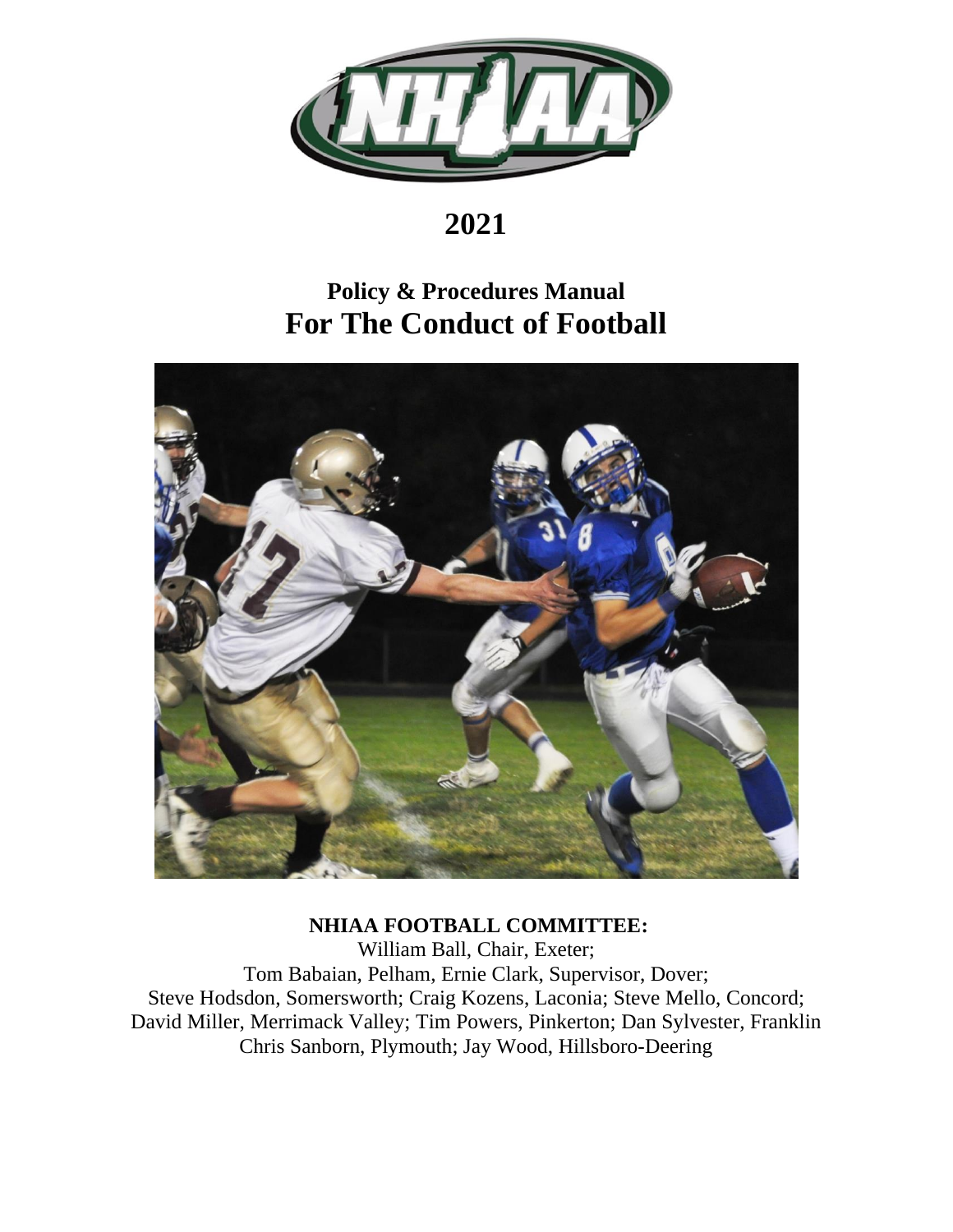| <b>TOPIC</b>                              | PAGE      |
|-------------------------------------------|-----------|
| <b>Regular Season Information</b>         |           |
| Bands                                     | 7         |
| Blood Spillage/Body Fluid                 | 8         |
| <b>Brain Injuries</b>                     | 10        |
| <b>Divisional Alignments</b>              | $4 - 5$   |
| Cheerleaders & Mascots                    | 6         |
| Criteria of Play                          | 5         |
| Decals and Logos                          | 7         |
| Duty to Warn                              | 3         |
| Electronic Communication                  | 7         |
| <b>Field Preparation</b>                  | 3         |
| Guideline on Ozone                        | 9-10      |
| Guidelines for Hosting a Football Program | 17        |
| <b>Heat Stress</b>                        | 19-21     |
| Hold Harmless (Form)                      | 18        |
| Interrupted/Suspended Games               | 7         |
| Jewelry and Body Piercing                 | 7         |
| <b>Lightning Safety</b>                   | 8         |
| Point Rating System                       | 8         |
| <b>Safety Guidelines</b>                  | 4         |
| Site Selection Criteria                   | 5-6       |
| Sportsmanship                             | 3         |
| <b>Sub-Varsity Games</b>                  | 3         |
| Tie-Breaking Procedures                   | 7         |
| <b>Championship Information</b>           | 12        |
| Admissions                                | 13        |
| Ambulance                                 | 14        |
| Bands/Marching Units -                    |           |
| Halftime Entertainment                    | 16        |
| Equipment - Footballs                     | 13        |
| Fifty-Fifty Raffles                       | 14        |
| <b>Game Director</b>                      | 13        |
| Media Representatives                     | 14        |
| <b>Overtime Procedures</b>                | 22        |
| <b>Play off Dates</b>                     | 11        |
| Post-game Ceremony                        | 24        |
| Pre-game Procedures                       | 15        |
| Pre-game Ceremony                         | 23        |
| Press Box                                 | 14        |
| Procedures for Postponed Games            | 15-16     |
| <b>Protest Procedures</b>                 | 15        |
| Scoreboard/Official Playing Time          | 15        |
| <b>Televised Games</b>                    | $15 - 16$ |
| Uniforms                                  | 12        |

## **TABLE OF CONTENTS**

#### **INTRODUCTION**

This Football Policy and Procedures Manual is an annual publication of the New Hampshire Interscholastic Athletic Association 251 Clinton Street Concord, NH 03301. Neither the whole nor part of this publication may be copied or reproduced and/or translated without first obtaining written permission from the publisher.

All schools must be aware of the NHIAA By-Laws and policies relative to football which are published annually in the "NHIAA HANDBOOK" as well as the rules of the game published by the National Federation of State High School Associations.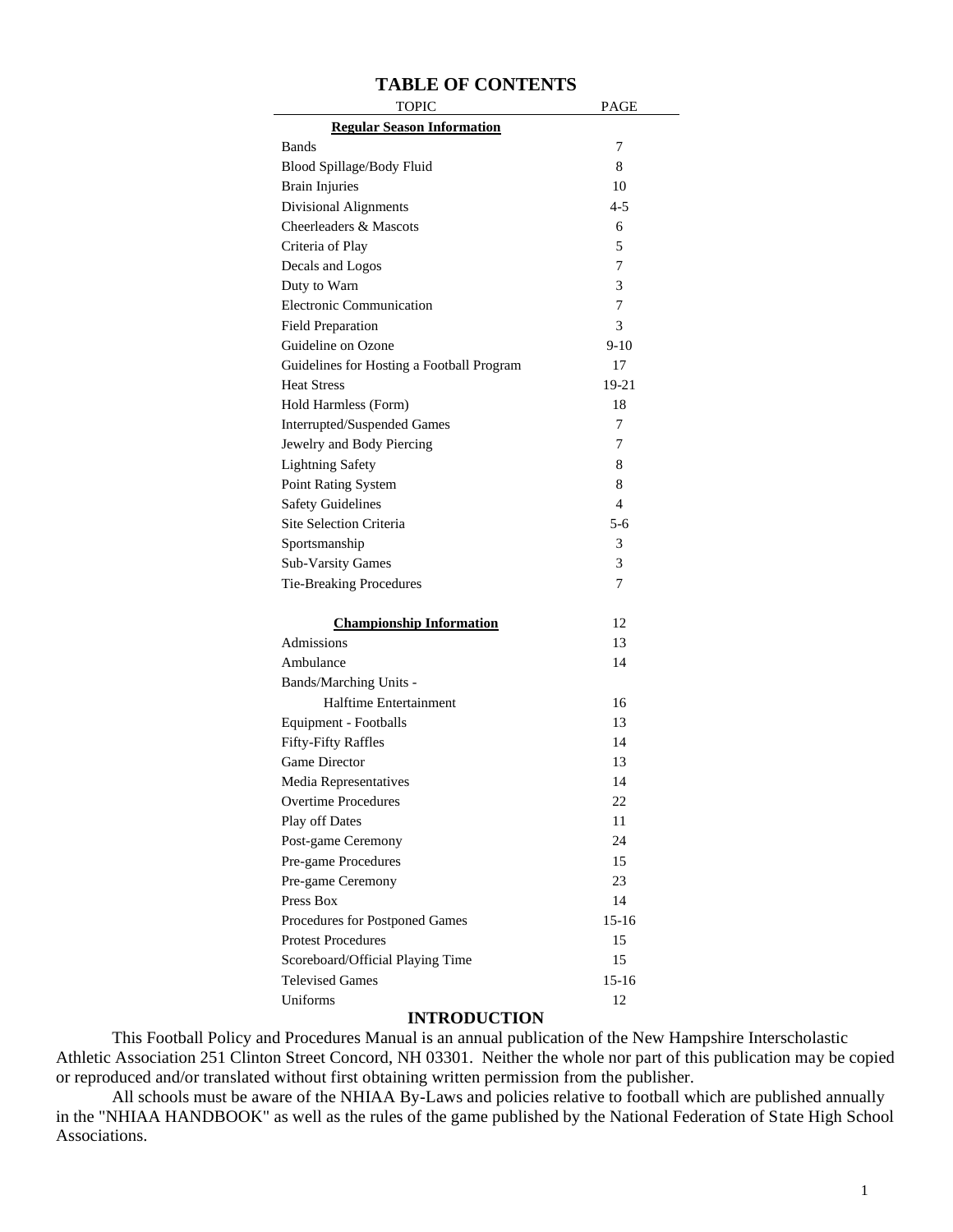- 1. Film Exchange/Scouting Policy
	- a. All schools will allow:

• Filming of the opponent beginning with the last scrimmage/jamboree through the end of the tournament.

- Filming/Swapping of films of all regular season and tournament games.
- b. The exchange of game films by competing teams is by mutual consent.
- 2. A regularly scheduled game cannot be forfeited by the individual schools (principals, athletic directors, coaches and others). Current By-Law Article XX: Football, Section 3C states: "The NHIAA and the Football Committee shall be notified at the first opportunity concerning postponement of a regularly scheduled football game, together with the intention to reschedule or cancel."
- 3. Schools that issue equipment to athletes for out-of-season use assume the liability for its use. Such equipment should be inspected prior to the season for reconditioning and safety.
- 4. Each coach should be familiar with the NHIAA By-Law Article II: Eligibility, Section 9: Out-Of-Season Competition.
- 5. All pre-season jamborees must be sanctioned by the NHIAA in accordance with By-Law Article I: Policy, Section 9.
- 6. Football safety guidelines should be reviewed by each school and procedures developed for the safety of the players.
- 7. Medical coverage as described herein must be provided for all practices, jamborees, scrimmages and games at all levels of play.
- 8. The procedures for the awards ceremony after the conclusion of the Championship Games must be communicated to the players, coaches, spectators and media.
- 9. Site Criteria:

Once the football playoff team selections have been made, a Football Committee member appointed by the Committee Chair shall make contact with the Athletic Director at the host school to determine if the criteria set forth below have been satisfied. This will be completed by 12:00 noon on the Tuesday of the week the game is to be played. In the event of inclement weather the field will be reevaluated by the football committee. In the event the home school fails to meet the criteria, the other school in the playoff game shall be contacted to determine if they can satisfy the criteria. In the event neither school can satisfy the Committee requirements, the Committee shall seek out a neutral site to hold the game. This will be chosen from a predetermined list of neutral sites. Schools are reminded that monitoring proper field conditions is the responsibility of the school throughout the season (Refer to site criteria on page 5). Failure to meet the stated criteria can impact your school's ability to host playoff games.

- 10. Public Address System: The game director will ensure that a satisfactorily working public address system is available. A wireless microphone system may be used by the referee to announce infractions, penalties, and the offending team only. An announcer must also be provided. The game director should remind the announcer that "play by play" descriptions of the game are prohibited. Announcers are also to refrain from editorializing or promoting one team/player over another.
- 11. Pre-Game Ceremony: Refer to page 24 for pre-game ceremony procedures.
- 12. Athletic Trainers: Schools requesting medical services are to provide the necessary supplies for the athletic trainer at all regular season and tournament events.
- 13. Schedule Only (SO) games will not count towards a school's standings.
- 14. Per NFHS Rule 1-6-1…Communication devices including but not limited to an audio recorder, Local Area Network (LAN) phones and/or headsets, mobile phones, still photograph(s), film, analog or digital video(s) and/or internet depictions, shall not be used to communicate with a player except during an outside 9-yard mark conference.
- 15. Game Ball: The official game ball for the 2021-22 season will be **Wilson WTF1003B GST**
- 16. Rosters shall be complete via the NHIAA website. If a team is going to make the tournament, a team photo in uniform (no warm-ups and no mascots allowed) must be submitted with photo lineup. If no photo is received a logo will be supplemented.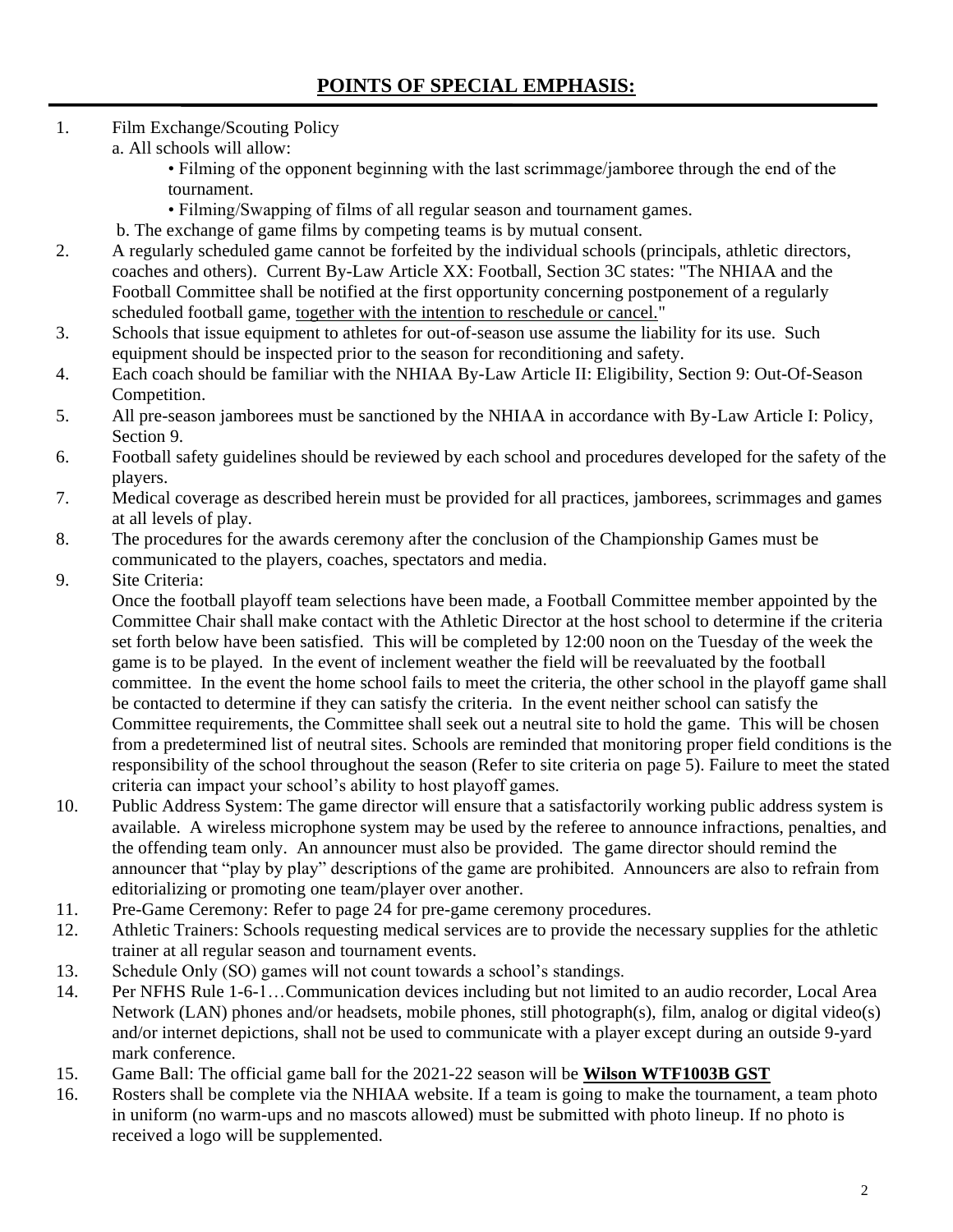17. Each coach should be familiar with the NHIAA By-Law Article IX: Sportsmanship, Section 6 E: Sportsmanship: Any player who leaves the bench area during an interscholastic athletic event where an altercation is taking place in the playing area shall receive a one-game disqualification for the next scheduled game.

# **NHIAA FOOTBALL COMMITTEE REGULATIONS AND ADMINISTRATION**

# **I. MANAGEMENT:**

The NHIAA and its Football Committee will manage and control the New Hampshire State High School Football Championship Series, under By-Law Article XX, Football.

# **II. SPONSORSHIP:**

The NHIAA will sponsor, conduct and underwrite the New Hampshire State High School Football Championship Series and will receive all proceeds realized.

# **III. SPORTSMANSHIP:**

Good sportsmanship is the number one (1) priority of the National Federation and the NHIAA. Coaches, athletic directors and principals should stress good sportsmanship from players, coaches and spectators and stress further that unsportsmanlike behavior will not be tolerated.

**Rule 1-1-5 of the National Federation Football Rules states, "Prior to the game the referee shall meet with the head coach(es) and captain(s) and explain that everyone is expected to exhibit good sportsmanship throughout the game."** 

# **The coaches will then be excused and the coin toss with the team captains will be held.**

- ➢ Crowd control, safety and good sportsmanship are major concerns. It is the responsibility of school officials to insure these concerns are addressed. Guidelines for sportsmanship and a Code of Ethics for spectators are provided by the Sportsmanship Committee. (NHIAA Handbook "Student Athlete Code of Ethics pg. 7)
- $\triangleright$  Disqualified Athletes: A disqualified athlete is not to be sent to the locker room or off the field unsupervised. If no supervision is available the disqualified athlete shall remain on the bench and become the coach's responsibility to supervise. (NHIAA Brochure "Sportsmanship/ Disqualifications)

# **IV. DUTY TO WARN:**

There is an obligation to provide a safe playing environment and to warn student athletes of potential dangerous conditions. For football, these include proper fitting of helmets and pads, and warning against the use of the head in tackling and blocking.

Integral to this aspect of warning is the establishment of procedures for safety rules and regulations. (See Hold Harmless Form, Appendix A)

# **V. FIELD PREPARATION EXPENSES:**

Field preparation expenses will only be approved by the Football Committee when a game of the Championship Series is played at a neutral site.

# **VI. PRE-SEASON AND PRACTICE REQUIREMENTS:**

# **By-Law Article XX: Football; Sect. 3: General Regulations**

- A. Football will not be permitted in the NHIAA member schools from the Saturday following Thanksgiving until the opening date of practice in the fall. A player must participate in five (5) practice days before participating in a football game, scrimmage, or jamboree.
- B. All fall schedules shall be submitted to the Executive Director by July 27th.
- C. The NHIAA and the Football Committee shall be notified at the first opportunity concerning postponement of a regularly scheduled football game, together with the intention to reschedule or cancel.
- D. The home team in all football games will accept responsibility for the organization and administration of the half-time program. This program shall be conducted within the time limits established by the rules of the game.
- E. Playing Rules:
	- 1. All high school football games played in New Hampshire will be played in accordance with the National Federation playing rules.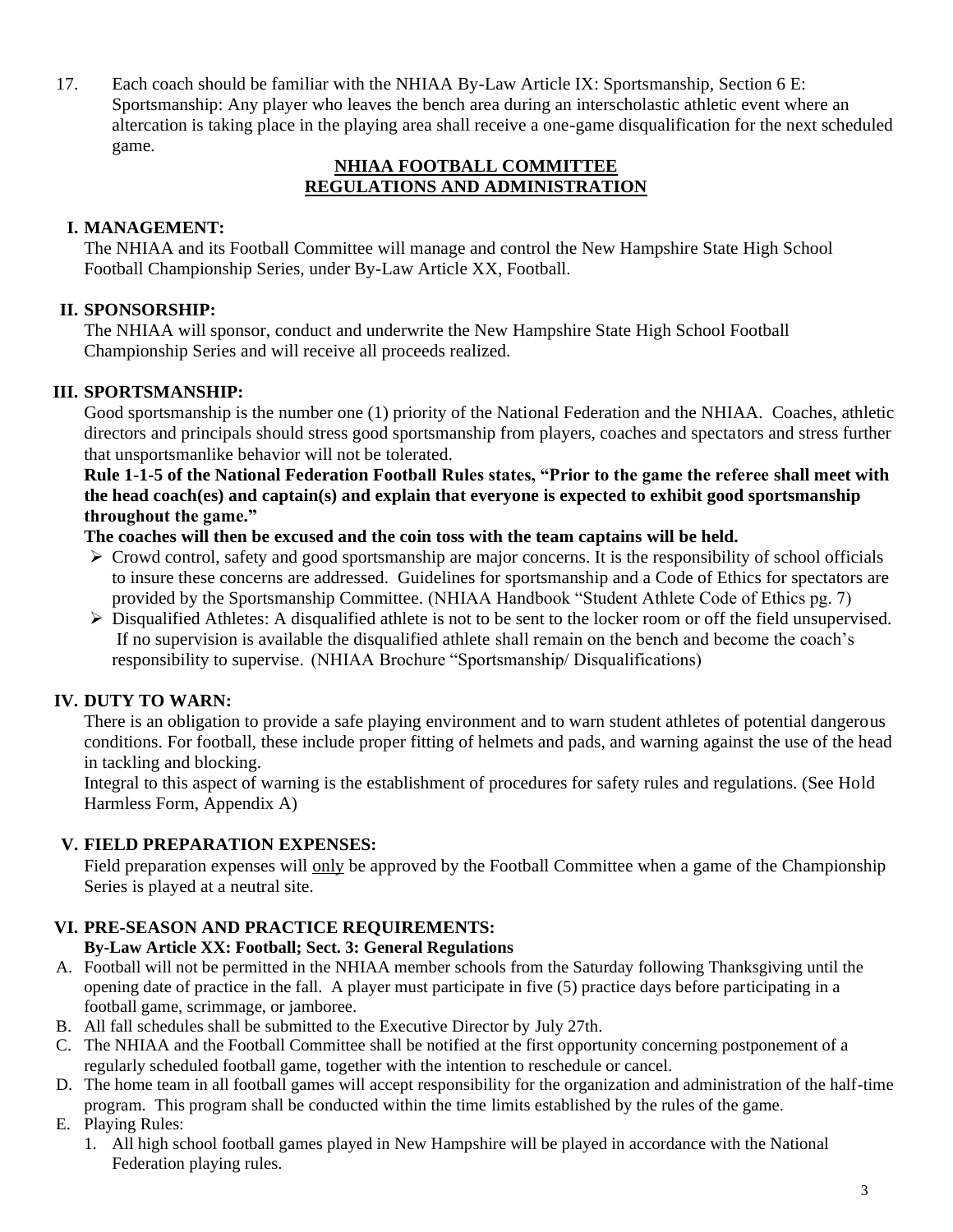- 2. Uniforms: The higher seeded team will wear dark colored uniforms and the lower seeded team will wear light colored uniforms.
- 3. Scrimmages: It is recommended that all interschool football scrimmages (sub-varsity included) be officiated by at least one (1) certified football official.
- F. Practice Requirements:

| Day      | Practice Type                                                                 | <b>Rest Requirements</b>   | <b>Contact Restrictions</b>       | <b>Equipment Allowed</b> |
|----------|-------------------------------------------------------------------------------|----------------------------|-----------------------------------|--------------------------|
|          | One practice up to 3 hours in length                                          | Minimum of 3 hours between | No contact                        | Helmet only              |
| Day 1    | permitted.                                                                    | practice/walkthrough or    |                                   |                          |
|          | One 1 hour walk-through permitted.                                            | walkthrough and practice   |                                   |                          |
|          | One practice up to 3 hours in length                                          | Minimum of 3 hours between | No contact                        | <b>Helmet Only</b>       |
| Day 2    | permitted.                                                                    | practice/walkthrough or    |                                   |                          |
|          | One 1 hour walk-through permitted.                                            | walkthrough and practice   |                                   |                          |
|          | One practice up to 3 hours in length                                          | Minimum of 3 hours between | Contact with sleds and            | Helmet and               |
| Day 3    | permitted.                                                                    | practice/walkthrough or    | dummies, & shields                | <b>Shoulder Pads</b>     |
|          | 1 hour walk-through permitted.                                                | walkthrough and practice   |                                   |                          |
|          | One practice up to 3 hours in length                                          | Minimum of 3 hours between | Contact with sleds and            | Helmet and               |
| Day 4    | permitted.                                                                    | practice/walkthrough or    | dummies. Limited player           | <b>Shoulder Pads</b>     |
|          | One 1 hour walk-through permitted.                                            | walkthrough and practice   | to player contact, &              |                          |
|          | One practice up to 3 hours in length                                          |                            | shields<br>Contact with sleds and | Helmet and               |
|          | permitted.                                                                    | Minimum of 3 hours between | dummies. Limited player           | Shoulder Pads            |
| Day 5    | One 1 hour walk-through permitted.                                            | practice/walkthrough or    | to player contact, &              |                          |
|          |                                                                               | walkthrough and practice   | shields                           |                          |
|          | Double sessions allowed. 5 hours of                                           |                            | <b>Full Contact</b>               | <b>Full Pads</b>         |
| Day 6    | practice limit. No single practice can                                        | Minimum of 3 hours rest    | No Scrimmages                     |                          |
|          | exceed 3 hours.                                                               | between practices          |                                   |                          |
|          | One practice up to 3 hours in length                                          | Minimum of 3 hours between | <b>Full Contact</b>               | <b>Full Pads</b>         |
| Day 7    | permitted.                                                                    | practice/walkthrough or    | Scrimmages allowed                |                          |
|          | One 1 hour walk-through permitted.                                            | walkthrough and practice   |                                   |                          |
|          | Double sessions allowed. 5 hours of                                           | Minimum of 3 hours rest    | <b>Full Contact</b>               | <b>Full Pads</b>         |
| Day 8    | practice limit. No single practice can                                        | between practices          | Scrimmages allowed                |                          |
|          | exceed 3 hours.                                                               |                            |                                   |                          |
|          | One practice up to 3 hours in length                                          | Minimum of 3 hours between | <b>Full Contact</b>               | <b>Full Pads</b>         |
| Day 9    | permitted.                                                                    | practice/walkthrough or    | Scrimmages allowed                |                          |
|          | One 1 hour walk-through permitted.                                            | walkthrough and practice   |                                   |                          |
| Day1     | Double sessions allowed. 5 hours of                                           | Minimum of 3 hours rest    | <b>Full Contact</b>               | <b>Full Pads</b>         |
| $\Omega$ | practice limit. No single practice can                                        | between practices          | Scrimmages allowed                |                          |
|          | exceed 3 hours.                                                               |                            |                                   |                          |
| Day      | One practice up to 3 hours in length                                          | Minimum of 3 hours between | <b>Full Contact</b>               | <b>Full Pads</b>         |
| 11       | permitted.                                                                    | practice/walkthrough or    | Scrimmages allowed                |                          |
|          | One 1 hour walk-through permitted.                                            | walkthrough and practice   |                                   |                          |
| Day      | Double sessions allowed. 5 hours of<br>practice limit. No single practice can | Minimum of 3 hours rest    | <b>Full Contact</b>               | <b>Full Pads</b>         |
| 12       | exceed 3 hours.                                                               | between practices          | Scrimmages allowed                |                          |
|          | One practice up to 3 hours in length                                          | Minimum of 3 hours between | <b>Full Contact</b>               | <b>Full Pads</b>         |
| Day      | permitted.                                                                    | practice/walkthrough or    | Scrimmages allowed                |                          |
| 13       | One 1 hour walk-through permitted.                                            | walkthrough and practice   |                                   |                          |
|          | Double sessions allowed. 5 hours of                                           |                            | <b>Full Contact</b>               | <b>Full Pads</b>         |
| Day      | practice limit. No single practice can                                        | Minimum of 3 hours rest    | Scrimmages allowed                |                          |
| 14       | exceed 3 hours.                                                               | between practices          |                                   |                          |

#### **\*Scrimmages are limited to no more than two (CM 1.2019)**

#### **Definitions**

**"Practice"** is defined as the time a participant engages in physical activity. Warm-up, stretching, cool down activities and weight lifting are to be included as part of practice time. Meetings and film study do not count towards practice activities. **"Walkthrough"** is defined as a teaching opportunity with no intense physical activity and no contact. Helmets are permitted to be worn and the use of footballs is permitted. A walkthrough cannot be longer than 1 hour in duration. **"Rest Period"** is defined as the time between the end of a walkthrough/practice and the beginning of the next walkthrough/practice. During this time, no physical activity is permitted.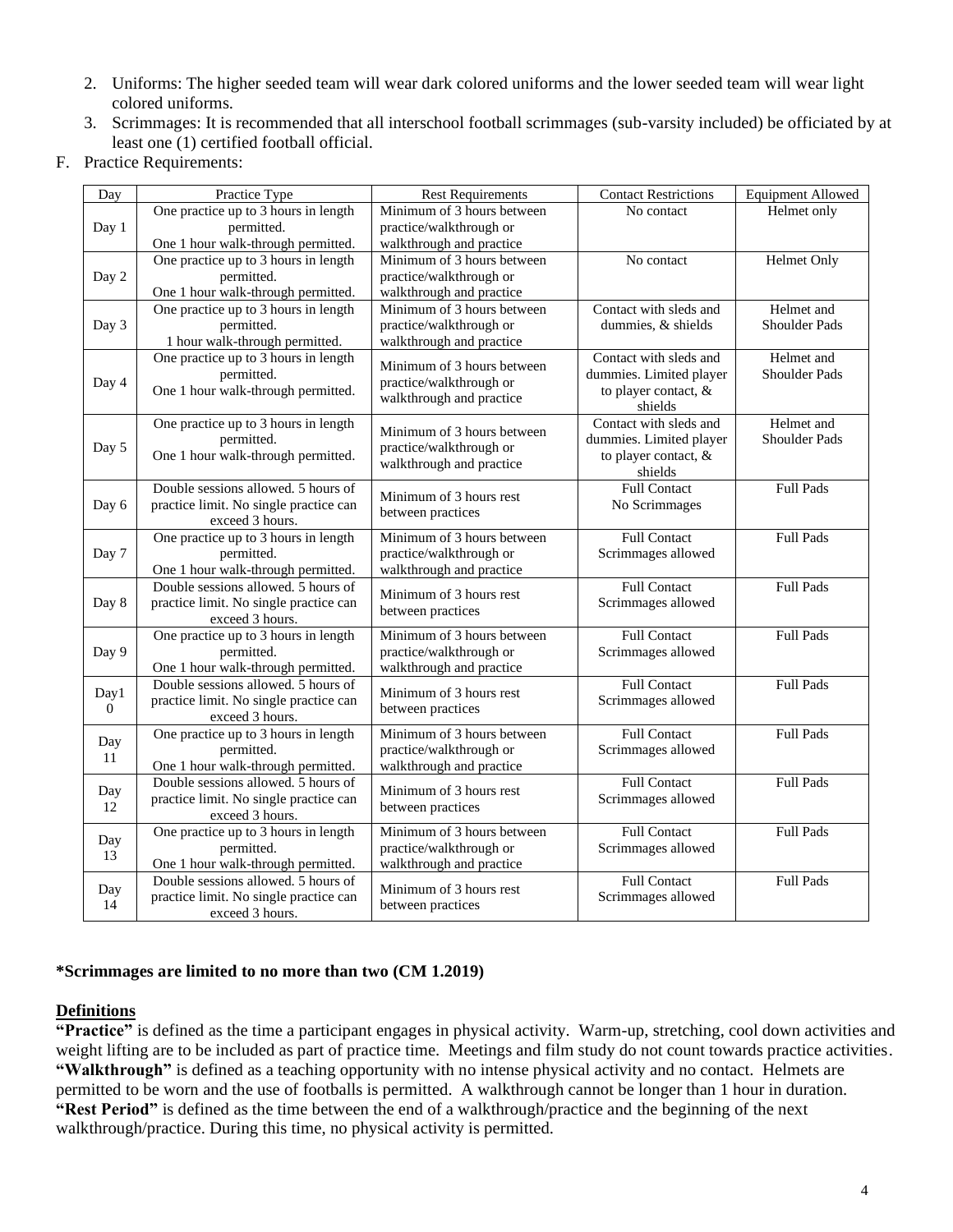**"Scrimmage"** is defined as any action which simulates any game play conditions (1v1 through 11v11) where members of one school would be organized against members of one or more schools.

**"Limited player to player contact"** is defined as contact within drills and individual periods at half speed i.e., fit and shed drill, form tackle drill

**"Day Off"** The 14-day acclimatization period is 14 practice/scrimmage days, not Calendar days.

## **VII. SUB-VARSITY GAMES:**

No sub-varsity (freshmen, sophomore and junior varsity) games may be played on or after the first scheduled playoff game in that division.

# **VIII. SAFETY GUIDELINES:**

The following guidelines on football safety are recommended to ensure the protection of student athletes:

- A. Identify during the physical exam those athletes with a history of previous head or neck injuries and history of previous heat illness.
- B. Types of training activities should be planned before organized practice begins.
- C. Emphasis should be placed on proper conditioning exercises, which will strengthen the players' necks, in order to be able to hold their heads firmly erect while making contact during a tackle or block.
- D. Athletes should be drilled in the proper execution of the fundamentals of football, including blocking and tackling. Emphasis should be placed on the shoulder block and tackle and "keeping the head out of the football".
- E. Emphasis should be used to discourage the use of the head when blocking and tackling. The rules prohibiting spearing should be emphasized both in practices and in games. The players should be taught to respect the helmet as a protective device and not as a weapon.
- F. Emphasis should be placed on the proper fit of all equipment including the helmet.
- G. Coaches must be prepared for possible catastrophic injuries. Knowing what not to do is as important as knowing what to do.
- H. When a player shows signs of head trauma (loss of consciousness, visual disturbances, headache, inability to walk correctly, obvious disorientation, memory loss) the player should receive immediate medical attention and must not be allowed to return to practice, scrimmage or game without the written permission of a physician. Refer to concussion statement pg. 11
- I. Temperature and humidity cause heat stroke and heat exhaustion, which can occur in the shade. Each school should develop hot and humid weather and pre-season guidelines which should include:
	- $\triangleright$  Having practice sessions during cooler temperature times of the day (morning and evening).
	- ➢ Acclimating players through carefully graduated practice sessions.
	- ➢ Providing access to water intake (one cup for every 20 minutes).
	- ➢ Providing for rest periods of 15 to 20 minutes per hour of practice.
- J. Each school should develop guidelines which should include:
	- $\triangleright$  Furnishing water with disposable drinking containers or individual water containers for each player.
	- ➢ Identifying signs of fatigue, lethargy, inattention, stupor and awkwardness.
	- $\triangleright$  Providing individual towels.
- K. Athletes should weigh each day before and after practice and WEIGHT CHARTS CHECKED. Generally, a 3-percent (3%) weight loss through sweating is safe and over a 3-percent weight loss is in the danger zone. Over a 3-percent weight loss, the athlete should not be allowed to practice in hot and humid conditions. Observe them closely under all conditions.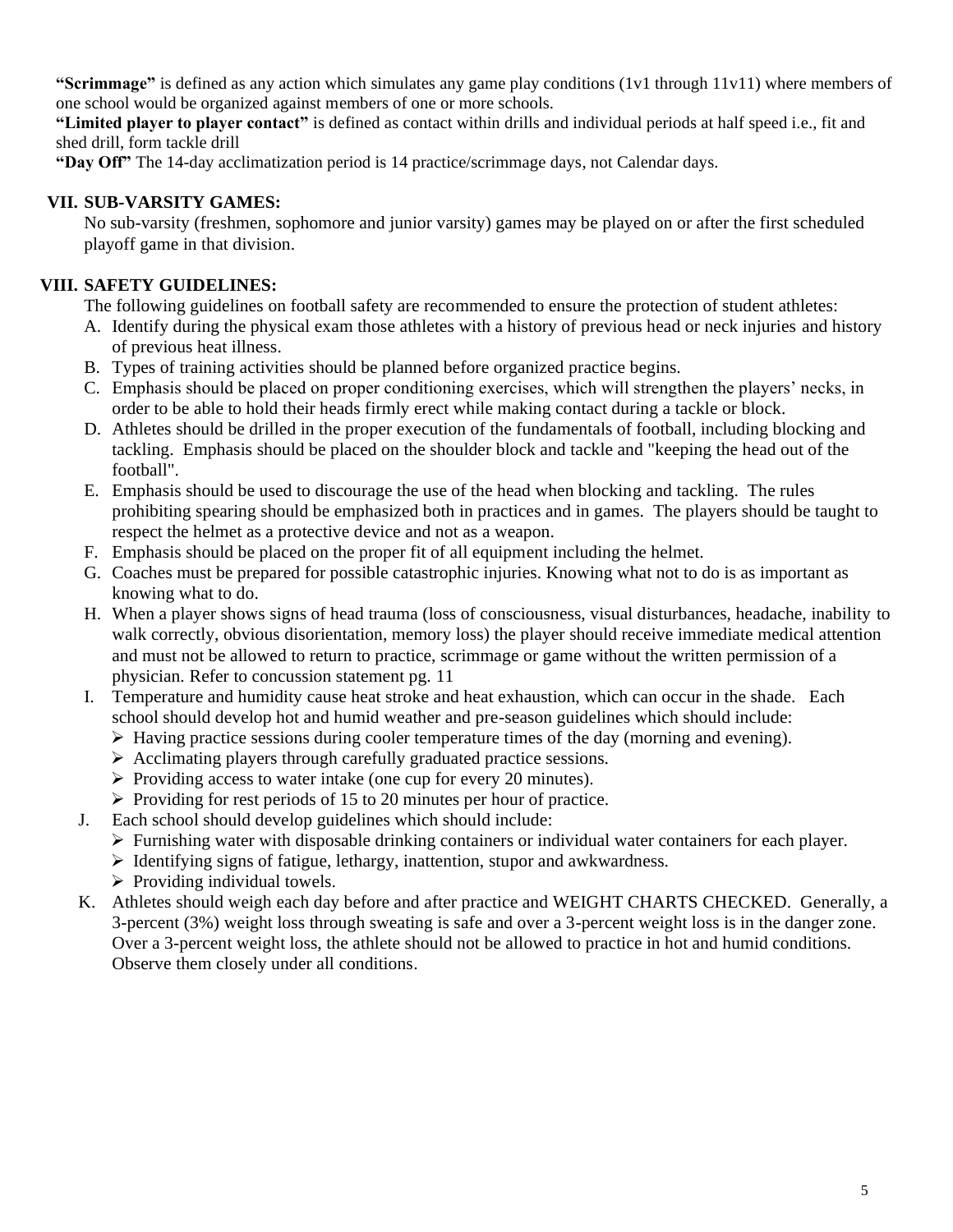# **IX. DIVISIONAL ALIGNMENT:**

Football shall be aligned in four (4) divisions based upon enrollments and petitions subject to the approval of the Classification Committee.

| <b>Division I</b>          | $(900+)$        | 20 Schools                  |                  |
|----------------------------|-----------------|-----------------------------|------------------|
| <u>North</u>               | South           | East                        | West             |
| <b>Bedford</b>             | Londonderry     | Dover                       | *Bishop Guertin  |
| Concord                    | Pinkerton       | Exeter                      | Keene            |
| Goffstown                  | Salem           | Portsmouth–Oyster River     | Merrimack        |
| <b>Manchester Central</b>  | Alvirne         | Spaulding                   | Nashua North     |
| <b>Manchester Memorial</b> | Windham         | Winnacunnet                 | Nashua South     |
| <b>Division II</b>         | $(606-899)$     | <b>18 Schools</b>           |                  |
| East                       |                 | <b>West</b>                 |                  |
| Gilford-Belmont            | Plymouth        | <b>Bow</b>                  | Lebanon          |
| Kennett                    | Sanborn         | Hanover                     | Milford          |
| Kingswood                  | *St. Thomas     | Hillsboro Deering-Hopkinton | Souhegan         |
| Merrimack Valley           | *Timberlane     | Hollis-Brookline            | *Manchester West |
| Pembroke                   |                 | John Stark                  |                  |
| <b>Division III</b>        | $(436 - 605)$   | <b>10 Schools</b>           |                  |
| Campbell                   | Kearsarge       | Pelham                      | Winnisquam       |
| *ConVal                    | Laconia         | <b>Stevens</b>              |                  |
| Inter-Lakes-Moultonborough | Monadnock       | *Trinity                    |                  |
| <b>Division IV</b>         | $(1-435)$       | <b>10 Schools</b>           |                  |
| <b>Bishop Brady</b>        | Farmington-Nute | Newfound                    | Somersworth      |
| *Epping-Newmarket          | Franklin        | Newport                     |                  |
| *Fall Mountain             | Mascoma         | Raymond                     |                  |

#### **X. CRITERIA OF PLAY: (By-Law Article XX: Football; Sect. 5)**

No school may play another school more than once during the regular season except when the number of schools in a division is eight or less after petitions, then a school may play one other school twice during the regular season.

#### **XI. MERCY RULE:**

Once the point spread reaches 35 and it is after the 2<sup>nd</sup> half, the clock will not be stopped except for time-out, injury, penalties and scores. If the point spread goes below 35 after the  $2<sup>nd</sup>$  half this rule will remain in effect. Whenever the point differential is equal to or greater than 35 at any time during the second half of play, the referee shall notify both head coaches of the implementation of the running clock rule. The game shall thereafter be played with a running clock with the following exceptions:  $"T - I - P - S"$ 

- "T" The clock shall be stopped if a team requests a time-out and during an Official's time-out. An Official's time-out *includes measurement for a possible first down.*
- "I" The clock shall be stopped if a player is injured.
- "P" The clock shall be stopped for a penalty administration.
- "S" The clock shall be stopped after a score and shall start in accordance with *normal procedures on the ensuing kickoff.*

Whenever the clock is stopped under rule XI, it shall be started with the ready-for-play, except for a kickoff as specified above. On a kickoff the clock will start when legally touched *after* kick.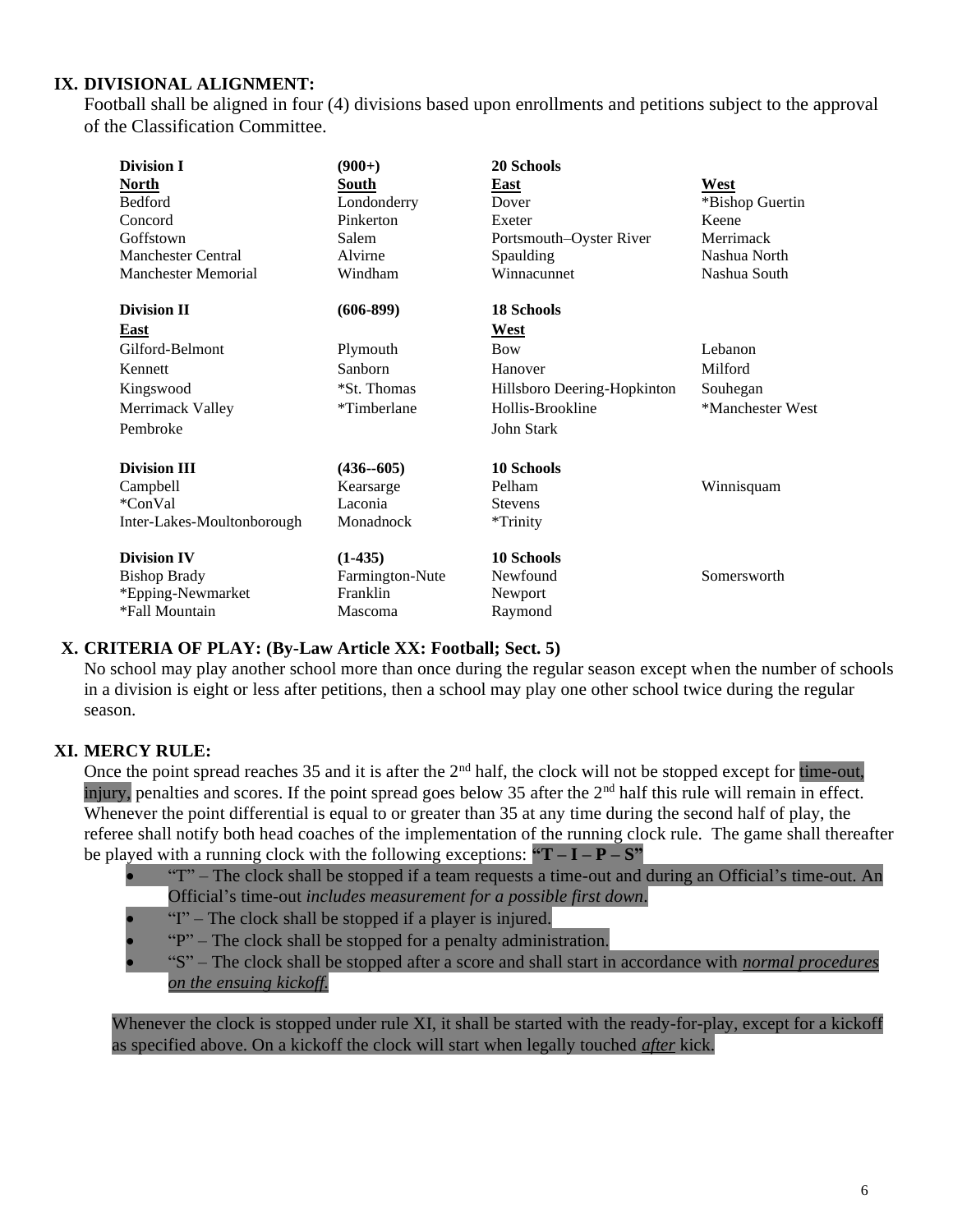# **XII. SITE CRITERIA**

A. Once the football playoff team selections have been made, a Football Committee member appointed by the Committee Chair shall make contact with the Athletic Director at the host school to determine if the criteria set forth below have been satisfied. This will be completed by 12:00 noon on the Tuesday of the week the game is to be played. In the event of inclement weather the field will be reevaluated by the football committee.

In the event the home school fails to meet the criteria, the other school in the playoff game shall be contacted to determine if they can satisfy the criteria.

In the event neither school can satisfy the Committee requirements, the Committee shall seek out a neutral site to hold the game. This will be chosen from a predetermined list of neutral sites.

- B. Suggested evaluation scoring of criteria: Inadequate, Adequate, Exceptional, N/A.
- C. The NHIAA Football Committee shall set the highest concern for the following:
	- 1. Health and safety of participants
	- 2. Comfort and safety of spectators
	- 3. Receptivity and cooperativeness of personnel working at site
- D. The NHIAA Football Committee in conducting evaluations regarding the acceptability of a site for championship play shall consider the following criteria. The criteria are not listed in order of priority.
	- 1. Playing surface type
	- 2. Playing surface condition
	- 3. Playing surface lighting quality
	- 4. Field dimensions as described by rule
	- 5. Field marking and yard markers as described by rule
	- 6. Field Safety
		- a. Minimum 5 yard out of play belt
		- b. Benches must NOT be permanently anchored to ground
		- c. Irrigation system condition
		- d. Goal post padding proper
		- e. Ambulance service availability and access
	- 7. Site Security
		- a. Physical plant crowd control
		- b. Playing surface restraining barrier
		- c. Police protection and assigned duties
		- d. Area lighting: spectator and parking areas
	- 8. Dressing facilities for both teams pregame and intermission
	- 9. Official's changing/meeting room
		- a. Size
		- b. Location
		- c. Security
		- d. Private Showers
	- 10. Seating condition and quantity
		- a. Host side of field
		- b. Guest side of field
		- c. Handicapped accessibility
- 11. Parking
	- a. Need
	- b. Adequacy
	- c. Alternatives
	- d. Reserved handicapped
	- e. Reserved game officials
	- f. Reserved guest busses
	- g. Security lighting
- 12. Ticket sales and collection
	- a. Controlled facility/site access
	- b. Security
		- 1. Location
		- 2. Structure
		- 3. Lighting
	- c. Staffing
	- d. Advance sales procedure
- 13. Restrooms
	- a. Number
	- b. Location
	- c. Handicapped accessibility
- 14. Electronics (Required)
	- a. Public address system
	- b. Time clock/scoreboard
- 15. Auxiliary Structures
	- a. Press box
	- b. Home team scout box
	- c. Guest team scout box
	- d. Game tap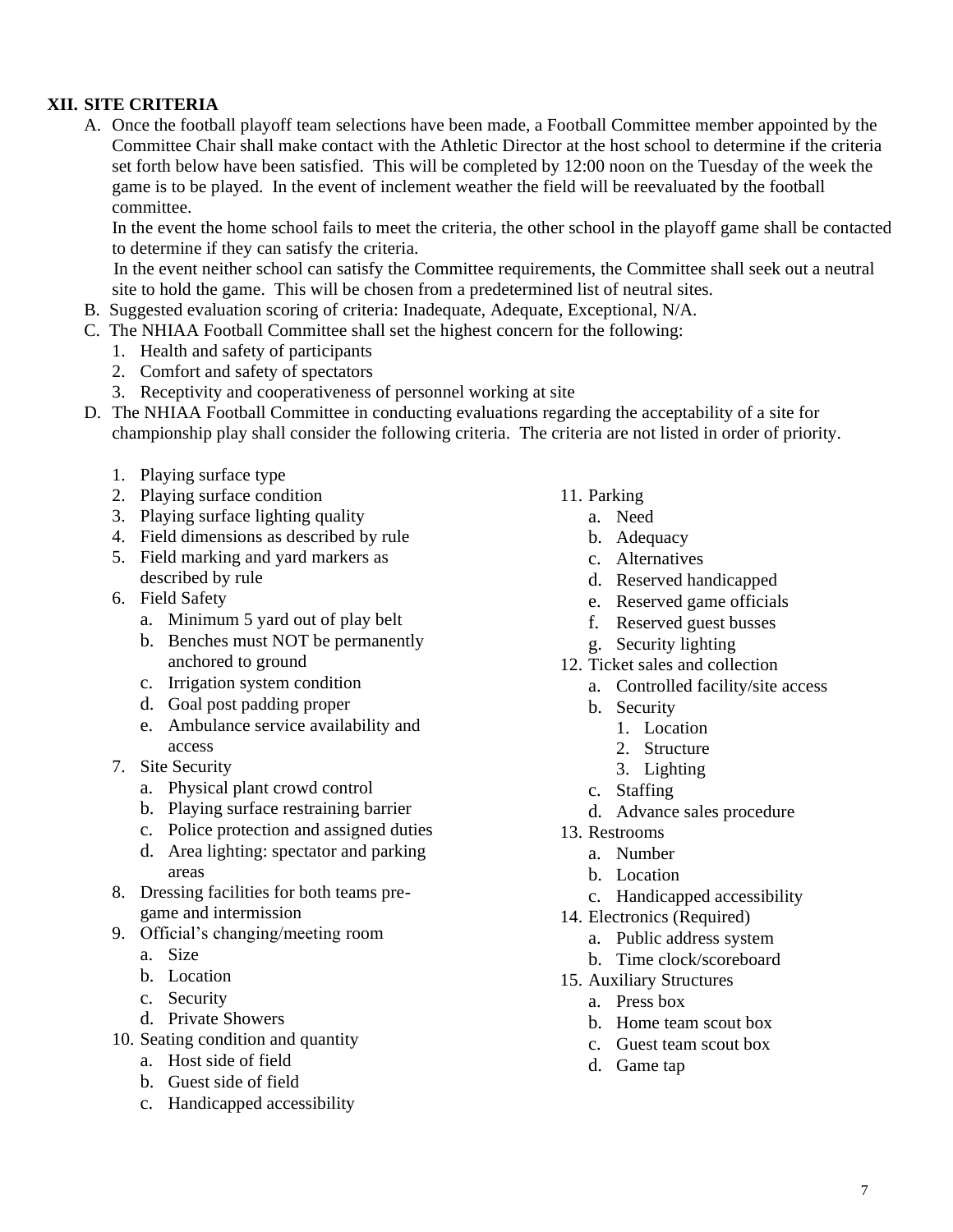- E. The NHIAA Football Committee shall also give consideration to financial liability when selecting sites for championship play.
	- 1. Costs of facility and personnel associated with facility
	- 2. Cost of public safety personnel (fire and police)
	- 3. Relative travel requirement of participating schools
- F. If it is necessary, the Executive Director and/or the Football Committee Chairperson will visit the school site to evaluate the site criteria when necessary on the Monday prior to a Saturday's play off game. If it is decided that the school does not meet or can not meet the criteria to host the game, then the school has the right to appeal the decision to a sub-committee made up of five members of the Football Committee. The Chairman of the Football Committee will appoint these five members on the Tuesday prior to the play off game.
- G. Site Directors/Managers are encouraged to review "Appendix A" of this manual for more specific game administration key items.

## **XIII. CHEERLEADERS AND MASCOTS:**

Spectators, cheerleaders, mascots, etc, are not permitted in team boxes or in the coach's areas. Cheerleaders and mascots are to be in the area restricted for them behind or behind and to the side of the team boxes, behind the restraining line, during the game.

## **XIV. BANDS**

- A. Bands will be allowed free admission to the games in which their team is competing only when accompanied by an Advisor.
- B. Bands will be assigned a seating location by the Game Director. An advisor must be with the band at all times they are playing.
- C. These instructions apply to ALL tournament games played under the direction of the NHIAA Football Committee.
- D. At games played at the site of the higher seeded team, the Game Director shall direct bands to the proper seating arrangements.
- E. Game officials shall be notified is it appears that a band is attempting to deliberately interrupt the momentum of the game.

# **XV. DECALS AND LOGOS ON UNIFORMS:**

- The wearing of decals and logos is limited to:
- A. Helmets:
	- 1. School name, nickname, mascot or logo (no size limit).
	- 2. Warning label regarding the risk of injury (mandatory).
- B. Jerseys:
	- 1. NFHS Rule 1-5-1 **NOTE:** An American flag, not to exceed 2 by 3 inches, and either a commemorative or memorial patch, not to exceed 4 square inches and with written state association approval, may be worn on the jersey provided neither the flag nor the patch interferes with the visibility of the number.
	- 2. Representation of a remembrance; good sportsmanship; special events or achievements (must not exceed a  $1\frac{1}{2}$  inch by  $1\frac{1}{2}$  inch square).
- **NOTE:** Decals or logos that are of a commercial nature or support the use of alcohol, drugs or tobacco products; are sexually explicit or implicit; are derogatory or obscene ARE NOT permitted.

## **XVI. JEWELRY AND BODY PIERCING RULE:**

No jewelry, which includes body-piercing objects, shall be worn. Religious or medical alert medals must be properly secured under the uniform.

Per the NFHS, Dermal Piercings are considered jewelry and are not allowed. These piercings are inserted into the skin and require a medical procedure to remove them. The decorative part screws onto the pin or screw that protrudes from the skin. Even with a bandage over it would seem to pose a potential hazard to the athlete. Coaches will be asked if their athletes are properly equipped, which includes no jewelry. If discovered, the athlete will be removed from the competition until rectified.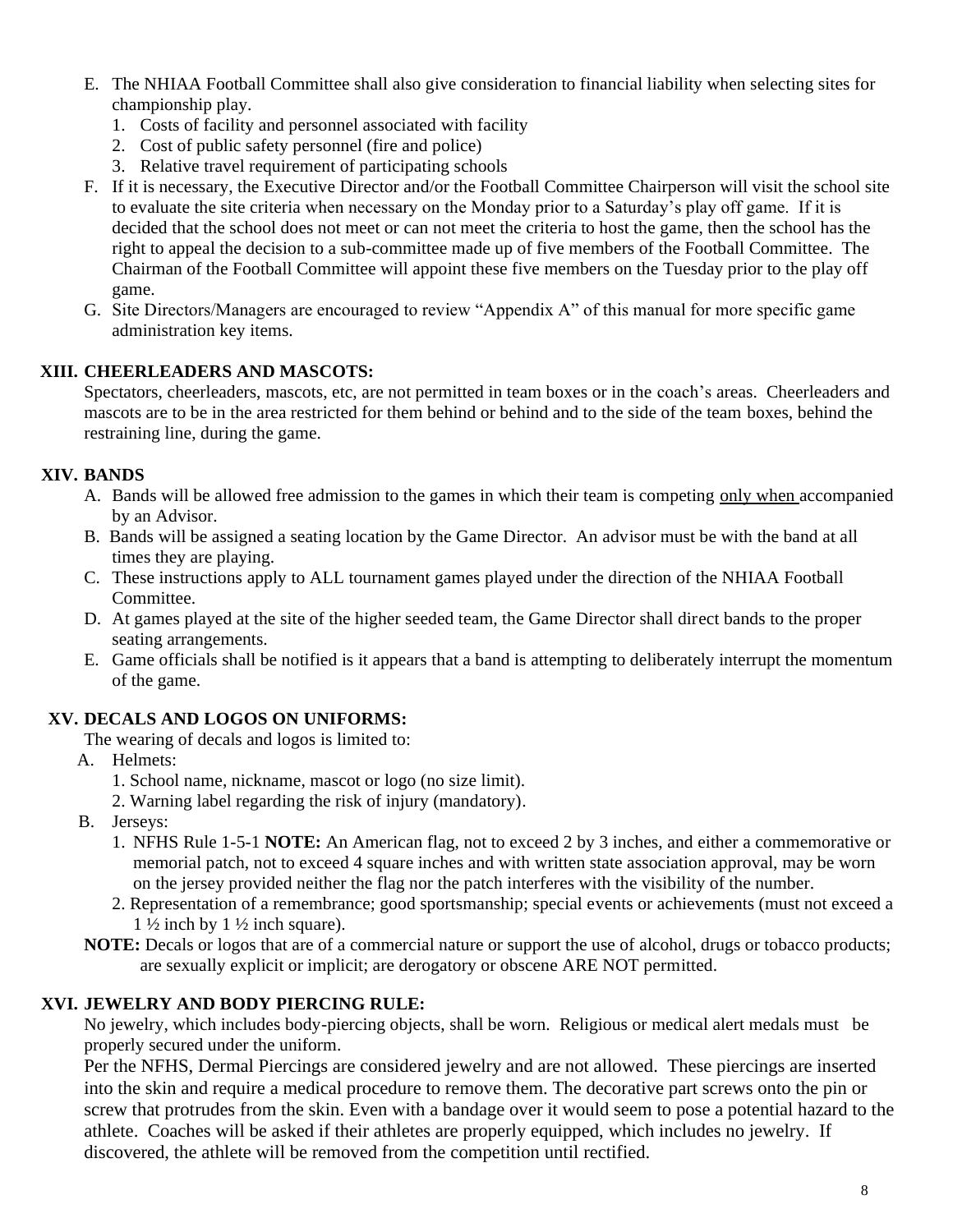### **XVII. BENCH PERSONNEL:**

For liability reasons Below Grade Nine students/children are not allowed to be on the team benches or on the sidelines at any regular season and tournament contest.

## **XVIII. COMMUNICATION/TECHNOLOGY EQUIPMENT:**

NFHS Rule 1-6-2 Article 2: Communication devices including but not limited to audio recorder, Local Area Network (LAN) phone and/or headsets, mobile phone, still photograph(s), film, analog or digital video(s) and/or Internet depictions may be used by coaches and non-players.

## **DRONES:**

Use of drones or other aerial devices for filming a game is prohibited.

## **XIX. TEMPORARY LIGHTING**

The use of temporary lighting is permitted by mutual agreement of each school's athletic administrator

# **XX. INTERRUPTED/SUSPENDED/CALLED GAMES:**

## **REGULAR SEASON**

- A. Games that are interrupted or suspended by weather or other conditions beyond the control of the responsible administrative authority EXCEPT FOR UNSPORTSMANLIKE CONDUCT, shall be continued from the point of interruption or suspension at a mutually agreed upon date, time and place unless the principals of the schools agree to terminate the game with the existing score, including ties.
- B. Games that are called by the game referee due to unsportsmanlike conduct before the start of the second half will be terminated and the game will not count nor be rescheduled and referred to the NHIAA Football and Sportsmanship Committees.
- C. Games that are called by the game referee due to unsportsmanlike conduct after the start of the second half will be terminated with the existing score, including ties and referred to the NHIAA Football and Sportsmanship Committees.

## **XXI. TIE GAME PROCEDURES REGULAR SEASON AND CHAMPIONSHIP:**

In case of a tie at the end of regulation time in any of the games of the regular season or Championship Series, a "tie breaker" system will be used to determine the game winner. (See Overtime Procedure, Appendix E)

# **XXII. SEEDING AND TIE BREAKER PROCEDURE:**

In the event of a tie for a tournament position, the tie shall be resolved by using the steps in By-Law Article XX, Football; Sect. 6, 7 and 8.

# **XXII. BLOOD SPILLAGE AND BODY FLUIDS:**

The NHIAA Sports Medicine Committee suggests that each school develop a local policy in cooperation with their local medical personnel, on how to handle blood spillage.

### *Housekeeping Procedures for Blood and Body Fluids*

Disposable latex gloves should be worn to avoid contamination of the hands of the person cleaning spillages involving blood or other body fluids and secretions. Persons involved in cleaning contaminated surfaces should avoid exposure of open skin lesions or mucous membranes to blood or body fluids. A freshly prepared solution of diluted household bleach (one quarter cup of bleach diluted in one gallon of water) or other disinfectant labeled as *virucidal, tuberculocidal, staphylocidal* is useful. Allow the disinfectant to stand wet for a minimum of one minute to start killing pathogens and disinfecting the area (10 minutes of disinfection time guarantees surface sterility). Whenever possible, disposable towels, tissues, and gloves should be used and properly discarded and mops should be rinsed in disinfectant.

#### **INTERPRETATION OF EXCESSIVE BLEEDING**

National Federation Rules call for a player, who is bleeding, has an open wound or excessive blood on the uniform, to leave the court/field.

The NHIAA interprets "excessive blood on the uniform" to mean that part of the uniform is saturated with blood. Saturated does not mean a wet spot. Saturated means a major portion of the garment is covered and soaked with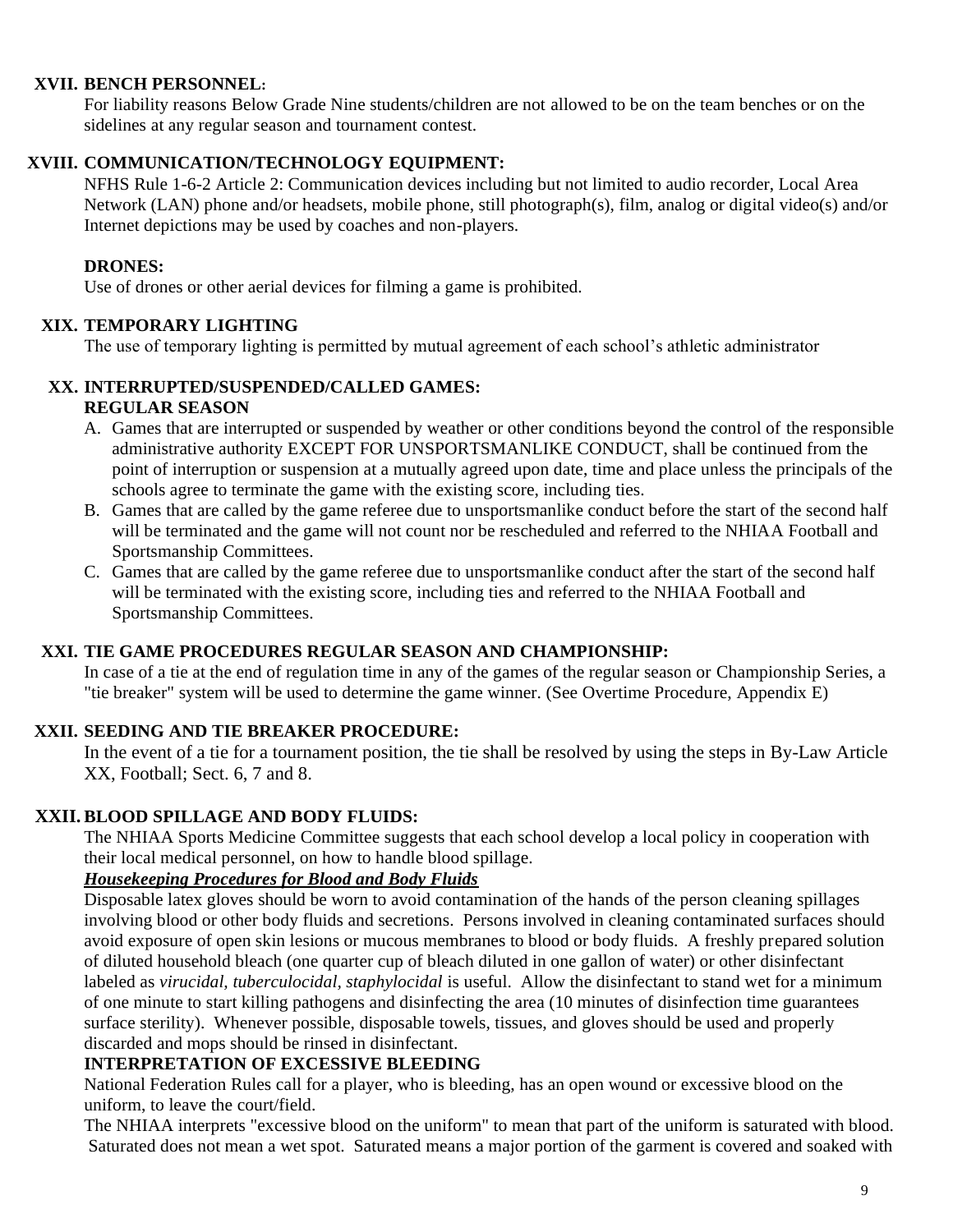blood. For this to occur, significant bleeding would have had to take place.

For any blood on uniform less than "saturated", the uniform does not have to be changed. School personnel have the responsibility of treating the blood area with the appropriate disinfecting solution before the athlete may participate. If the uniform is "saturated" with blood, the uniform must be changed before the athlete may participate. This interpretation is to be followed in the conduct of all NHIAA athletic events.

## **XXIII.OUTDOOR ENVIRONMENTAL SAFETY - LIGHTNING:**

Lightning is the most consistent and significant weather hazard that may affect outdoor athletics. Within the United States, the National Severe Storm Laboratory (NSSL) estimates that 100 fatalities and 400-500 injuries requiring medical treatment occur from lightning strikes every year. The existence of blue sky and the absence of rain are not protection from lightning. Lightning can, and does, strike as far as 10 miles away from the rain shaft. It does not have to be raining for lightning to strike. Additionally, thunder always accompanies lightning, even though its audible range can be diminished due to background noise in the immediate environment, and its distance from the observer.

The following guidelines are recommended:

- A. All athletic staff and game personnel are to monitor threatening weather. Establish a chain of command as to who makes the decision to remove a team or individual from athletic sites or events (athletic/site/event director, game officials/umpires, sports medicine staff?). An emergency plan should include planned instructions for participants as well as spectators.
- B. Be aware of potential thunderstorms that may form during scheduled athletic events or practices. Included here should include National Weather Service – issued (NWS) thunderstorm "watches" and "warnings" as well as signs of thunderstorms developing nearby. A "watch" means conditions are favorable for severe weather to develop in an area; a "warning" means that severe weather has been reported in an area and for everyone to take proper precautions.
- C. Know where the closest "safe structure or location" is to the field or playing area, and know how long it takes to get to that safe structure or location.

## **Safe structure or location is defined as:**

- $\triangleright$  Any building normally occupied or frequently used by people, i.e., a building with plumbing and /or electrical wiring that acts to electrically ground the structure. Avoid using shower facilities for safe shelter and **do not use** the showers or plumbing facilities during a thunderstorm.
- $\triangleright$  In the absence of a sturdy, frequently inhabited building, any vehicle with a hard metal roof (not a convertible or golf cart) and rolled up windows can provide a measure of safety. A vehicle is certainly better than remaining outdoors. It is not the rubber tires that make a vehicle safe shelter, but the hard metal roof which dissipates the lightning strike around the vehicle. **DO NOT TOUCH THE SIDES OF THE VEHICLE!**
- D. WHEN YOU FIRST HEAR THUNDER OR SEE LIGHTING, SUSPEND ACTIVITIES AND GO TO A SAFE SHELTER OR LOCATION. "**IF YOU CAN SEE IT** (LIGHTNING), **FLEE IT** (TAKE SHELTER). **IF YOU CAN HEAR IT** (THUNDER) **CLEAR IT** (SUSPEND ACTIVITIES)." WAIT UNTIL 30 MINUTES AFTER THE LAST OBSERVED LIGHTNING OR THUNDER BEFORE RESUMING ACTIVITIES.
- E. If no safe structure or location is within a reasonable distance, find a thick grove of small trees surrounded by taller trees or a dry ditch. Assume a crouched position on the ground with only the balls of the feet touching the ground, wrap your arms around your knees and lower your head. Minimize contact with the ground, because lightning current often enters a victim through the ground rather than by a direct overhead strike. **MINIMIZE YOUR BODY'S SURFACE AREA, AND MINIMIZE CONTACT WITH THE GROUND! DO NOT LIE FLAT!** Stay away from the tallest trees or objects (such as light poles or flag poles), metal objects (such as bleachers or fences), individual trees, standing pools of water, and open fields. Avoid being the highest object in a field. Do not take shelter under a single, tall tree.

# **XXIV. NHIAA GUIDELINES ON OZONE POLLUTION AND PHYSICAL ACTIVITY**

School Administrators and coaches as well as other appropriate staff are to use this document in making decisions regarding indoor and outdoor activities during periods of high ozone pollution.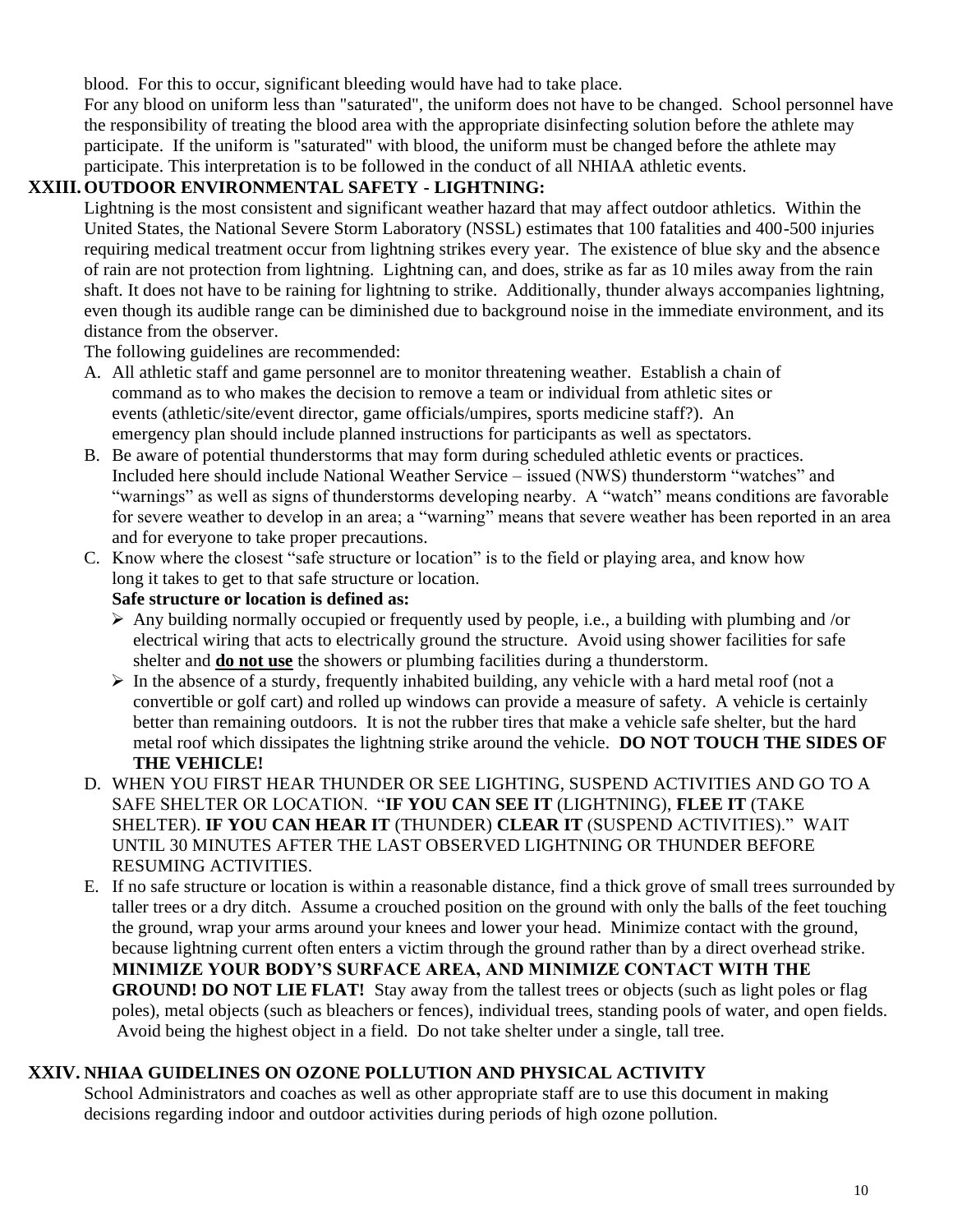# **CHARTING AIR QUALITY**

Local officials use a simple scale to forecast and report on smog levels and other air pollution. Depending on where you live, it might be called Air Quality Index (AQI) or Pollutant Standards Index (PSI).

Current air quality is reported as a percentage of the federal health standard for a pollutant. If the current index is above 100, air pollution exceeds the level considered safe.

At Ozone smog levels above 100, children, asthmatics and other sensitive groups should limit strenuous exercise. Even otherwise healthy people should consider limiting vigorous exercise when ozone levels are at or above the health standard.

If the index is above 200, corresponding to an ozone pollution level of .20 parts per million (ppm), the pollution level is judged unhealthy for everyone. At this level, air pollution is a serious health concern. Everyone should avoid strenuous outdoor activity, as respiratory tract irritation can occur.

| Index Value | Descriptor                     | Color  | 1 hr. Ozone ppb |
|-------------|--------------------------------|--------|-----------------|
| $0 - 50$    | Good                           | Green  |                 |
| $51 - 100$  | Moderate                       | Yellow |                 |
| $101 - 150$ | Unhealthy for Sensitive Groups | Orange | $125 - 164$     |
| $151 - 200$ | Unhealthy                      | Red    | $165 - 204$     |
| $201 - 300$ | Very Unhealthy                 | Purple | $205 - 404$     |
| $301 - 500$ | Hazardous                      | Maroon | $405 - 604$     |

U.S. EPA Air Quality Index

# **OBSERVING AIR QUALITY**

1. Watch the Calendar

Ozone smog tends to be worst during the May – to – September "smog season." Be especially conscious of smog levels during warm weather. In warm areas, smog can be a problem at any time of the year. Carbon monoxide pollution levels also are related to the weather, as well as to altitude. In the western U.S., the highest carbon monoxide levels are found in the winter months.

2. Watch the Clock

Since sunlight and time are necessary for ozone smog formation, the highest levels of ozone typically occur during the afternoon. Since carbon monoxide is produced primarily by motor vehicles, the highest carbon monoxide levels usually occur during rush hour or during other traffic congestion situations.

3. Watch the News

# **GUIDELINES FOR PARTICIPATION**

- 1. Observe appropriate physical activity restrictions represented above.
- 2. If an ozone exceedance is expected, but has not yet occurred at the time an interscholastic practice or contest is scheduled to begin, that event may begin as scheduled.
- 3. If an interscholastic practice or contest is scheduled to begin and an E.P.A. warning is in effect (PSI 201 or higher), the event shall be cancelled, delayed or rescheduled.

When ozone levels reach a national PSI level of 201 (.201 parts per million), exercising indoors or outdoors may cause significant respiratory tract irritation and a decline in lung function. Therefore, strenuous exercise indoors and outdoors is to cease.

# **RECOMMENDED RESTRICTION OF PHYSICAL ACTIVITY**

The following limits on activity for each type of episode are as follows:

- A. Level Orange, PSI 101-150 (Unhealthy for Sensitive Groups)
	- 1. Active children and adults and people with heart or respiratory disease, such as asthma or allergies, should limit prolonged outdoor exertion.
	- 2. Healthy individuals with noticeable health effects associated with existing conditions should minimize outdoor activity.
- B. Level Red, PSI 151-200 (Unhealthy)
	- 1. All athletes should discontinue prolonged, vigorous exercise indoors and outdoors.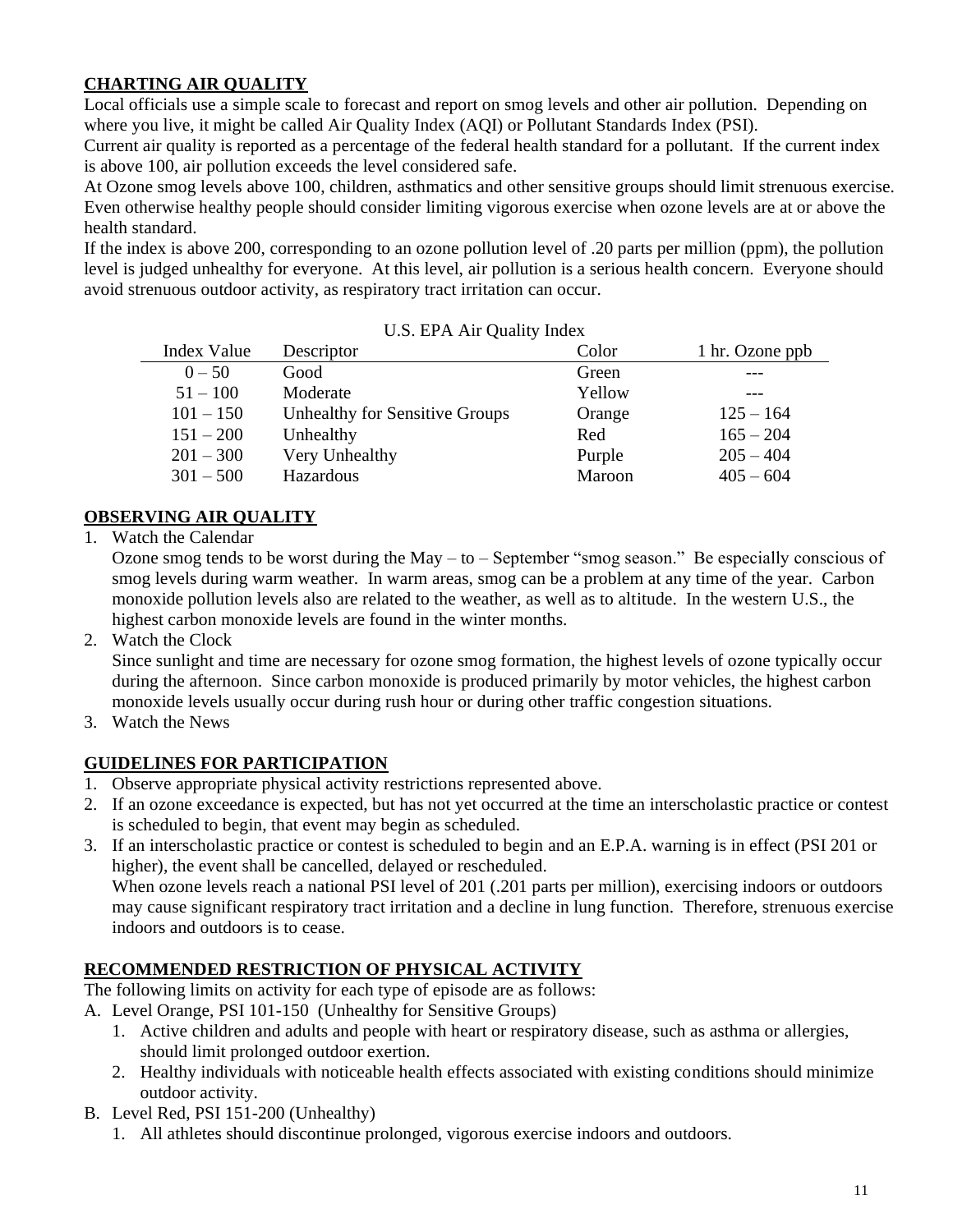- 2. Sensitive individuals, primarily children who are active outdoors and people with heart or respiratory disease such as asthma or allergies, should avoid indoor and outdoor activity.
- 3. Indoor and outdoor activities that should be avoided include, but are not limited to, calisthenics, basketball, baseball, running, field hockey, soccer, football, tennis, and swimming and diving.
- C. Level Purple, PSI 201-300 (Very Unhealthy)
	- 1. All athletes shall discontinue vigorous indoor and outdoor activities, regardless of duration.
	- 2. All indoor and outdoor physical education classes, sports practices and athletic competitions shall be rescheduled.

## **Note: Indoor practices may be held if an air-conditioned facility is available**

## **XXV. NFHS Guidelines for Management of Concussions:**

The NHIAA mandates the following of the NFHS guidelines for management of Concussions. Concussions: Any athlete who exhibits signs, symptoms, or behaviors consistent with a concussion (such as loss of consciousness, headache, dizziness, confusion, or balance problems) shall be immediately removed from the contest and shall not return to play until cleared by an appropriate health care professional.

Please visit [www.nhiaa.org;](http://www.nhiaa.org/) "What's New" to view the NFHS Guidelines for Management of Concussions and the New Hampshire SB402 and its language as written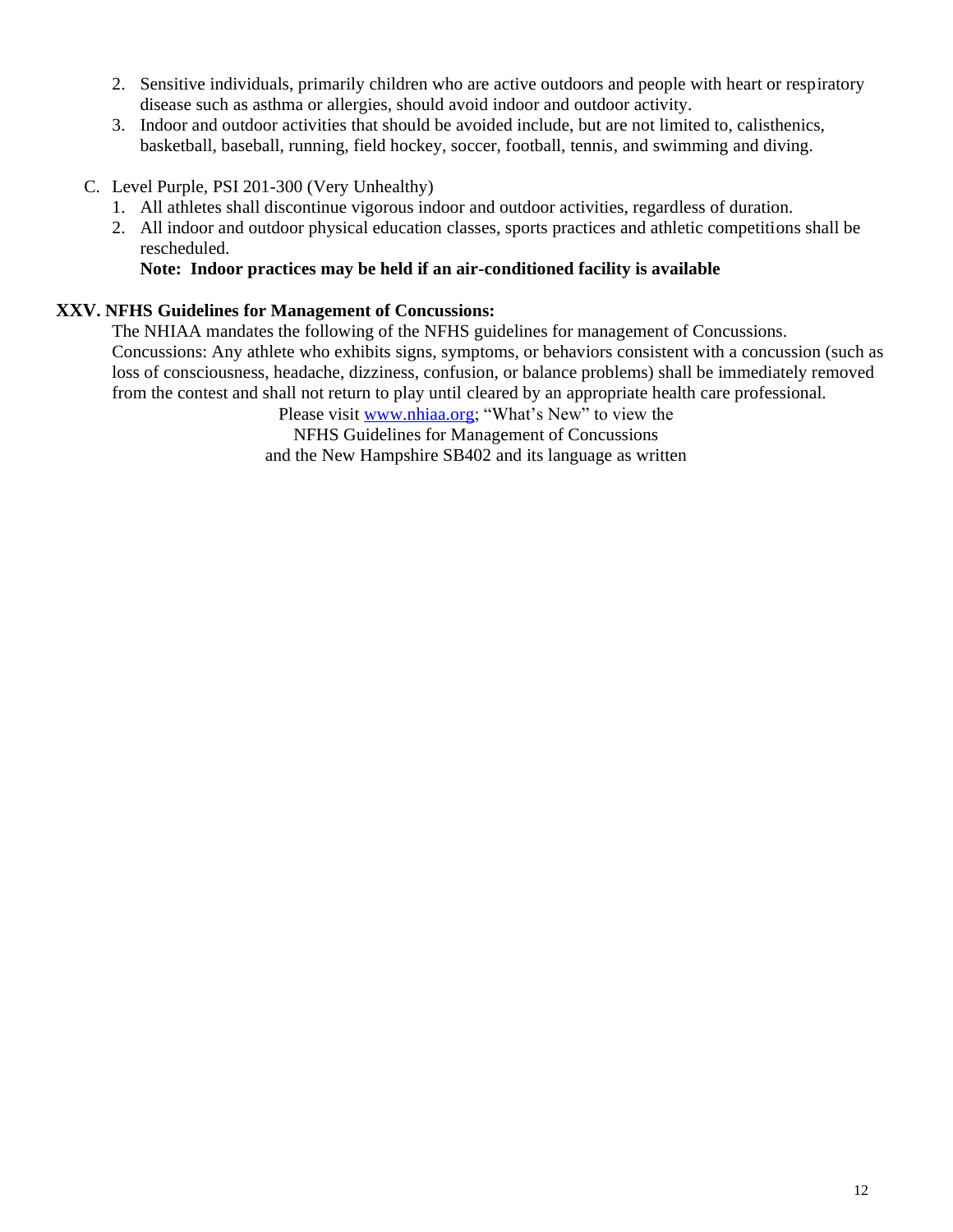# **2021 FOOTBALL CHAMPIONSHIP INFORMATION**

# ➢ **Tournament dates, sites and times**

|                     |      | <b>Date</b> | <b>Site</b>               | <b>Time</b> |
|---------------------|------|-------------|---------------------------|-------------|
| <b>DIVISION I</b>   |      |             |                           |             |
| Quarterfinal        | Sat. | 11/6/2021   | <b>Higher Seeded Team</b> | 1:00 p.m.   |
| Semis               | Sat. | 11/13/2021  | <b>Higher Seeded Team</b> | 1:00 p.m.   |
| Finals              | Sat. | 11/20/2021  | TBD                       | 1:00 p.m.   |
|                     |      |             |                           |             |
| <b>DIVISION II</b>  |      |             |                           |             |
| Quarterfinal        | Sat. | 11/6/2021   | <b>Higher Seeded Team</b> | 1:00 p.m.   |
| Semis               | Sat. | 11/13/2021  | <b>Higher Seeded Team</b> | 1:00 p.m.   |
| Finals              | Sat. | 11/20/2021  | TBD                       | 1:00 p.m.   |
|                     |      |             |                           |             |
| <b>DIVISION III</b> |      |             |                           |             |
| Semis               | Sat. | 11/6/2021   | <b>Higher Seeded Team</b> | 1:00 p.m.   |
| Finals              | Sat. | 11/13/2021  | TBD                       | 1:00 p.m.   |
|                     |      |             |                           |             |
| <b>DIVISION IV</b>  |      |             |                           |             |
| Semis               | Sat. | 11/6/2021   | <b>Higher Seeded Team</b> | 1:00 p.m.   |
| Finals              | Sat. | 11/13/2021  | TBD                       | 1:00 p.m.   |

## **NOTES:** HIGHER SEEDED TEAM GAMES MAY START AT A LATER TIME WITH THE MUTUAL CONSENT OF BOTH SCHOOLS. **The NHIAA must be notified of any time change**.

**A. GAME DATES**: The dates for these games are to be adhered to unless there is a postponement, except in the case of a state televised championship game, which will be played as, scheduled. It is the responsibility of the Game Director to notify the Chairman of the Football Committee and the Executive Director of any change no later than the Tuesday prior to the scheduled game. The postponement day for these games will be the Sunday following the scheduled date.

By extenuating circumstances and by the mutual consent of both schools and with the approval of the Chairman of the Football Committee and the Executive Director, non-televised playoff games, except for SAT Saturday may be played on Friday night.

# **B. SEEDING BRACKET:**

 Once the official NHIAA Tournament Pairings have been released, there will be no switching of bracket placements. Game times (not date) may be adjusted at tournament contests held at the home of the higher seed, if both teams are agreeable.

At neutral sites there shall be **NO** date or time changes with two (2) exceptions:

- 1. Graduation Exercises
- 2. Weather and/or facility issues
- **C. GAME SITES:** All semi final games will be played at the home site of the higher seeded (rated) schools. All final games will be played at the home of the higher seed. All field prep charges are to be borne by the home team. The home school may keep all receipts generated from concession sales, and 50-50 drawings, and program sales, etc.

In the event the home team is unable to host the game, the visiting team shall be given first refusal to host. If the visiting team is unable to host, the Committee will select a neutral site to hold the game.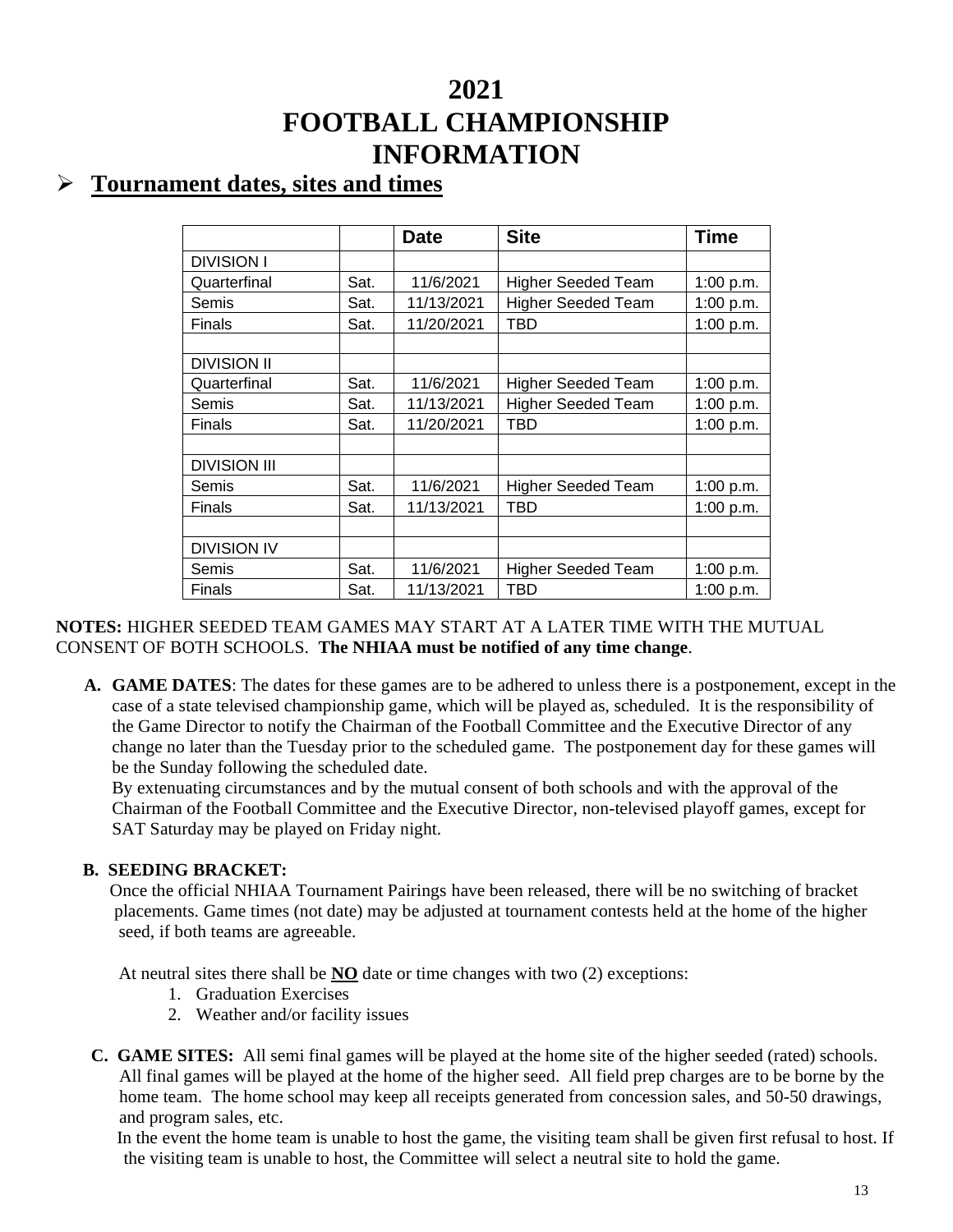# **NOTE: Site Criteria MUST be met. (SEE regular season item XII)**

- **D. TEAM UNIFORMS:** The higher seeded school shall wear DARK uniforms and the lower seeded school shall wear WHITE uniforms for each game of the Championship Series.
- $\triangleright$  Waivers requests to use tinted face shields must be submitted to the NHIAA for approval with proper medical documentation
- **E. GAME FOOTBALLS:** The NHIAA will furnish three (3) "official" footballs and the higher seeded school shall provide two (2) ball persons for each game of the Championship Series. The official game ball of the NHIAA is **Wilson, WTF1003B GST**
- **I. GAME DIRECTOR:** The Athletic Director, Faculty Manager, or other administrator appointed by the Principal of the higher seeded school will serve as Game Director for the games of the Championship Series. The Game Director will:
	- ➢ Directly be in charge of the game and is responsible for hiring and supervising all personnel necessary for the administration of the game.
	- ➢ Clear all matters of policy or regulation interpretations with the Football Committee and will be paid by the NHIAA at the current rate for services rendered.
	- ➢ **Assign teams dressing rooms**. Each team shall be responsible for its own valuables.
	- ➢ **Provide a dressing/waiting room for officials**. These areas will be "off limits" to others.
	- ➢ **Police Protection**: At least two (2) police persons are required.
	- ➢ Assign a police escort to Game Officials from the field of play to the Officials Room at half-time and upon completion of each Championship Series Game.
	- ➢ **Shall call the Head Official to confirm the time of the game.** The Head Official is responsible to inform the crew. The Athletic Director will be notified on the Wednesday before the event of the crew from the NHIAA. Five (5) officials are to be engaged by the Football Committee and paid by the NHIAA at the current rate.
	- ➢ **Public Address System:** The game director will ensure that a satisfactorily working public address system is available. A wireless microphone system may be used by the referee to announce infractions, penalties, and the offending team only. An announcer must also be provided. The game director should remind the announcer that "play by play" descriptions of the game are prohibited. Announcers are also to refrain from editorializing or promoting one team/player over another.
- **II. ADMISSIONS:** Admission to the Championship Series will be by complimentary tickets, paid admissions, players, band members and NHIAA passes only.

# ➢ **Complimentary Tickets**

School Administrators from each participating school will be issued complimentary passes in accordance with NHIAA policy.

➢ **Players, Coaches, and Bench Passes:**

 No competitor passes will be issued. All players must be in uniform and only varsity and sub varsity players will be admitted to the bench.

Only certified football coaches of the participating schools will be permitted on the field and will be eligible to take part in the contest. Coaches of non-participating schools may not take part directly or indirectly in the Championship Series games.

- ➢ **Cheerleaders:** A maximum of twenty cheerleaders in uniforms will be allowed for each participating school.
- ➢ **Bands:** the school bands will provide musical entertainment. The size of the band will be determined by the number of persons who perform in the majority of the games by the schools. No admission will be charged to band and color guard members dressed in uniform and the advisors or directors. Reserved seating shall be provided for both home and visiting bands.
- ➢ **Paid Admissions:** . Tickets purchased but not used WILL NOT be refunded.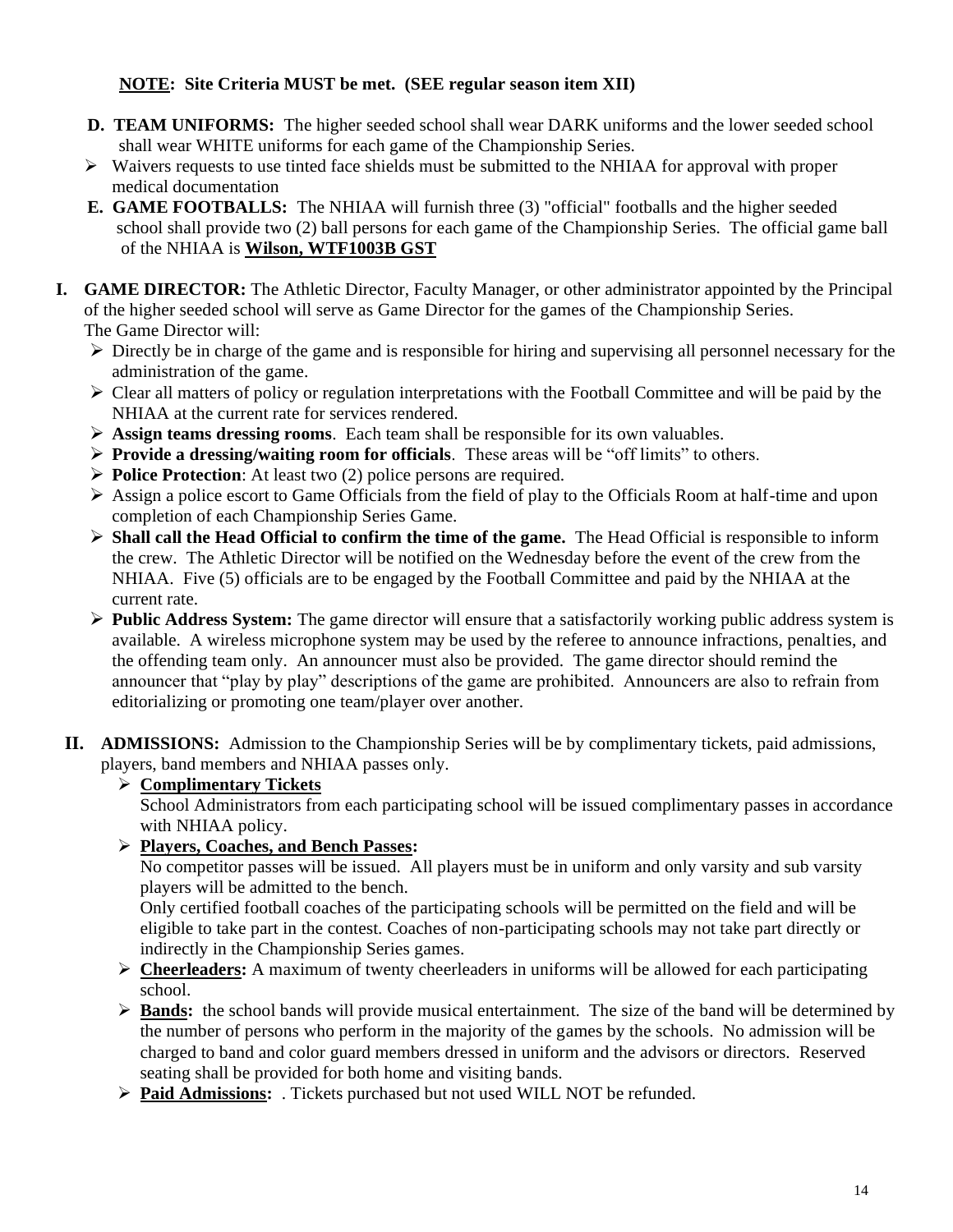# **III. MEDICAL COVERAGE**

- A. A **licensed** physician, trainer, or emergency medical technician must be provided by the host school and in attendance and on duty for all interscholastic football jamborees, scrimmages, and games for all levels, varsity and sub-varsity, during the regular season and all tournament round games.
- B. Medical coverage, as stated under By-Law Article III, Sect. 1, must be provided for all levels of practice (varsity and sub-varsity) involving player contact.
- C. The medical person shall be responsible for both teams unless the visiting school has its own physician, trainer, or emergency medical technician.
- D. The judgment of the medical person will be final with regard to the medical condition of a player. No player may continue to play against the medical person's advice.
- E. The penalty for violation of this provision is forfeiture of the game and possible disciplinary action by the Football Committee.

Note: Student trainers, high school or college, cannot be used to meet the provisions of this By-Law.

- **IV. AMBULANCE SERVICE:** Provisions must be made by the home school to call for ambulance service to the game site if a need arises. An ambulance may be stationed at the site throughout the game provided there are no charges submitted to the NHIAA.
- **V. FIFTY-FIFTY (50/50) DRAWING:** Fifty-Fifty (50/50) drawings are permitted at the "home" site of an NHIAA member school hosting a play-off game. (Students **may not** sell tickets.)
- **VI. PRESS BOX:** All press passes will be issued from the NHIAA office and will include the Football Committee, announcer, spotters, and media personnel. The Game Director may issue additional press passes based upon the press box facilities. Space will be provided for both the home team and, if desired, the visiting team for spotters.
- **VII. MEDIA REPRESENTATIVES:** Media representatives approved for the sidelines are restricted to the areas between the 25 yard lines and the end zones and the end zone areas, providing they are at least two (2) yards from the out-of-bounds lines, behind a broken line equidistant from the field as the rear line of the coaches' box.
- **VIII. SCOREBOARD/OFFICIAL PLAYING TIME:** For each game of the Championship Series, a scoreboard with a clock will be provided on the site. The clock will be the "official" time unless it is mutually agreed upon by the opposing schools and the referee to be the "unofficial" time.

# **IX. PRE-GAME PROCEDURES:**

- $\triangleright$  In order to minimize on-field distractions, and maximize time to repair defective or unapproved player equipment, the Referee, Umpire, and Head Coach meetings shall take place 70-80 minutes before game time, preferable in an off field location.
- $\triangleright$  A minimum of 90 minutes prior to game time it shall be the joint responsibility of the referee, the host Athletic Director and both Head Coaches to coordinate and determine the location for respective pre game conferences. Should one or both of these conferences not take place prior to warm-up, the Referee and Umpire shall meet with each head coach on the field prior to the game to complete these required activities.
- ➢ **80 Minutes Prior To Game Time-Home Team:** The home team's head coach shall meet with the Referee and Umpire at the previously designated location and the certification of player equipment and pre game conference shall be conducted.
- ➢ **70 Minutes Prior To Game Time-Visiting Team:** The visiting teams' head coach shall meet with the Referee and Umpire at the previously designated location and the certification of player equipment and pre game conference shall be conducted.

#### **During these meetings, the following topics will be addressed:**

- a. Verification of legality of player equipment
- b. Review and approval of any specific equipment, casts, etc.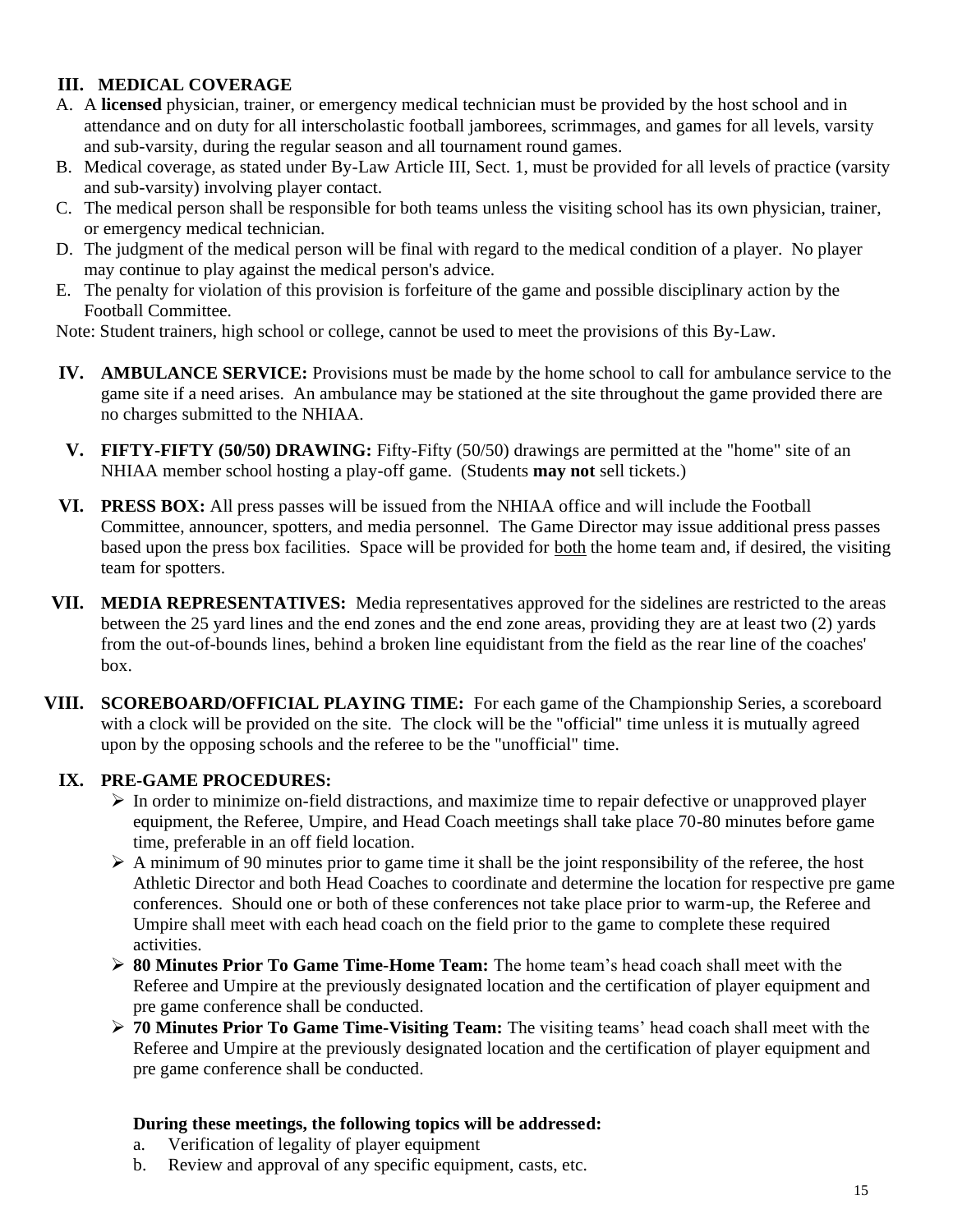- ➢ Reminder: Any hard and unyielding item (such as casts) on the hand, wrist, forearm elbow, or upper arm must be padded with foam padding that is at least  $1/2$ " thick. There is no longer a requirement to have a doctor's note authorizing participation. Approval or illegal equipment, i.e; tinted face shields, requires approval from the NHIAA Executive Director. Requests for a deviation of NFHS Rules need to be completed by the school's Athletic Director. A copy of the note shall be given to the Referee, attached to the game report and submitted to the NHFOA Commissioner.
- $\triangleright$  It will be the coach's responsibility to bring any player who requires equipment inspection to the official's at this time.
- c. Lists of game officials names to head coach
- d. Official time and when captains are expected to be ready for coin-toss
- e. Review length of half-time and any special pre-game procedures by teams
- f. Approval of game balls (coaches are required to bring all footballs requesting to be used in the game)
- g. Verification of certified trainer and procedure (with home team coach or Athletic Director)
- h. NHIAA Sportsmanship Review
- i. Questions and special plays
- **X. TELEVISED GAMES**: Special electrical needs may be required at the host site for the commercial televising of Championship Games which the host school is responsible to provide.
	- $\triangleright$  There is no NHIAA jurisdiction over regular season broadcasting of high school athletic competition. Sponsors of broadcasts must not be persons or businesses involved with tobacco or alcoholic beverages and related products.
	- ➢ For tournament events held at the site of the higher seeded team, the Athletic Director or Game Director is to be contacted directly to make the necessary broadcasting arrangements. Radio Broadcasting Fees are set at \$50.00 per event. The fee is applicable for stations that pick up fees from another station.
	- ➢ Television stations are instructed to contact the NHIAA directly regarding permission to televise, in any manner - live; delayed; cable; etc..., any NHIAA tournament event. Tournament events under contract with a television station will have exclusive rights to the "live" telecast. No other "live" events may be broadcast simultaneously.
	- $\triangleright$  Cablevision may purchase the broadcast directly from the station for a fee of \$150.00. The NHIAA has the current listing of the tournament events to be televised LIVE under contract for the current year. Cablevision broadcast fees are set at \$100 for all events other than the stipulation above.
	- ➢ There is no fee for a non-commercial broadcast by a member school owned and operated non-profit television station.
	- ➢ **TELEVISION TIMEOUTS:** A television time-out during the one minute intermission between periods and the one minute time-out following a score or try, and prior to the succeeding free kick may be taken as follows:
		- a. A television time-out is not charged to either team. Regular charged time-out privileges are allowed.
		- b. A one minute time-out is allowed during the intermission between the 1st and 2nd period and the 3rd and 4th period and following a score or try, and prior to the succeeding free kick. Such time-out is not charged to either team. Regular charged time-out and authorized conference privileges are allowed but must be completed during the one minute so the start of the next period or the free kick is not delayed.

**NOTE:** No television time-outs are permitted during the last three minutes of the game.

- **XI. BANDS AND MARCHING UNITS (HALFTIME ENTERTAINMENT):** For each game of the Championship Series, unless the competing schools agree otherwise, the National Anthem will be played by the band of the Home School and the half-time show will be shared equally by both bands.
	- $\triangleright$  There will be a 20-minute intermission and each band will be allowed no more than ten (10) minutes to prepare, perform, and exit from the field.
- **XII. PROTEST PROCEDURE AT STATE TOURNAMENTS:** During State Tournament play, there shall be no appeals or protests to the Executive Director. All protests shall be resolved at the game site at the time of the protest, by the game officials, director and the committee representation.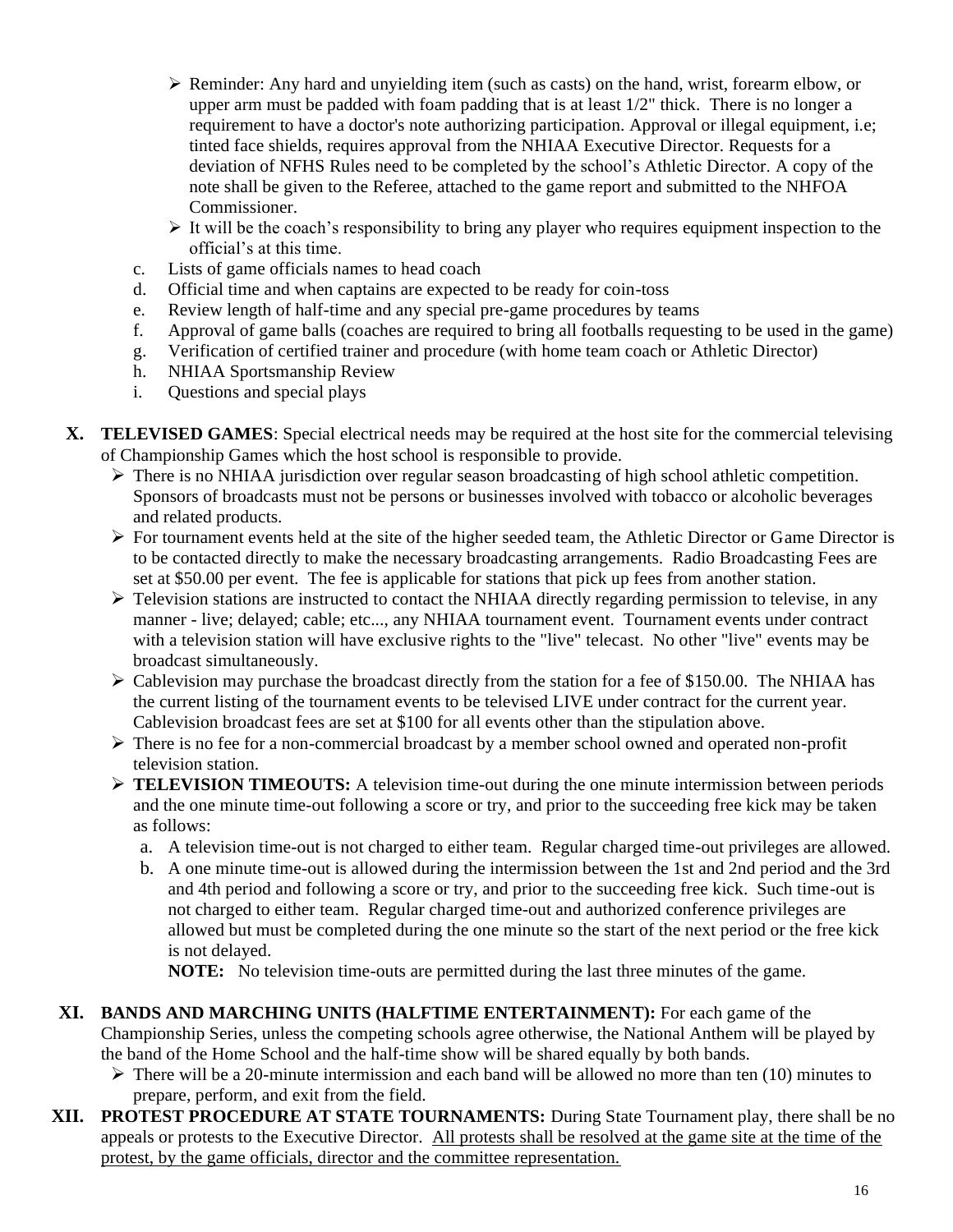## **XIII. AWARDS:** NHIAA awards will be presented at the end of the Final Championship Series game.

 $\triangleright$  Official NHIAA championship and runner-up plaques, in addition to forty-five (45) individual medals, will be awarded to the respective champion and runner-up teams in each division. Medals over forty-five (45) in number are the responsibility of the respective schools and they may be purchased through the NHIAA Office.

# **XIV. PROCEDURES FOR POSTPONED GAMES:**

The procedure to be used in the event your game scheduled to be played has been rescheduled:

- $\triangleright$  As the host school your responsibility is to determine whether the game is to be played. You may wish to speak with the visiting school on Friday if inclement weather is predicted for Saturday.
- ➢ If a decision is made to postpone, every effort must be made to play on Sunday.
- ➢ Once the decision is made it will be your responsibility to contact the visiting school, any game personnel involved, including medical personnel, an the Referee. The Referee will call the crew.

# **XV. WEATHER/INTERRUPTED/SUSPENDED/CALLED GAMES:**

- $\triangleright$  The Game Manager shall consult with the officials from schools: athletic directors and/or principals, and the referee before making a decision.
- ➢ Games that are interrupted or suspended due to weather or other emergency beyond the control of the Game Director shall be continued from the point of interruption or suspension on the same date or the scheduled postponement date as determined by the Game Director and representative from both schools.
- $\triangleright$  The principals of the schools may agree to terminate the game with the existing score. If the score is tied, the Football Committee shall make a determination of further play.
- ➢ Games that are called by the game referee for unsportsmanlike conduct shall be terminated or continued as determined by the Football Committee after conferring with the Supervisor of Football Officials, Executive Director of the NHIAA and the principals of both schools.
- ➢ All matters relative to unsportsmanlike conduct shall be referred to the Sportsmanship Committee and Sports Officiating Committee for review and any further action as described under current By-Laws.

# **APPENDIX A**

# "Guidelines for Hosting a Football Program"

- ➢ Good sportsmanship is the number one priority. Coaches, Athletic Directors, and Principals should stress good sportsmanship from players, coaches, and spectators, and further stress that un-sportsmanlike behavior will not be tolerated. A meeting is required with coaches, captains, and the referee prior to the game to address sportsmanship. **Sportsmanship Committee: Punching and slugging are defined as fighting.**
- $\triangleright$  Restraining Lines: A four (4) inch wide broken restraining line shall be placed around the playing field, two (2) or more yards from the playing field.
- ➢ Restraining Barriers: There shall be a restraining barrier surrounding the playing field at all regular season games and Games of the Championship Series. This barrier shall be run for the entire length of the playing field and end zones, and shall be at least five yards (preferably more) from the boundaries.

➢ Yard markers shall be located on BOTH sides of the field and should be placed on the two yard restraining lines.

- ➢ Cheerleaders/Mascots: Spectators, cheerleaders, mascots, etc., are not permitted in team boxes or the coaches areas. Cheerleaders and mascots are to be in the area restricted for them behind or behind and to the side of the team boxes behind the restraining line, during the game.
- $\triangleright$  Line to Gain (chain) Crews should arrive on the field no later than twenty minutes prior to kick-off to meet with the heads linesman. The crew should be adult, physically capable of running, work the entire game and be impartial, as the chain crew is an extension of the officiating crew.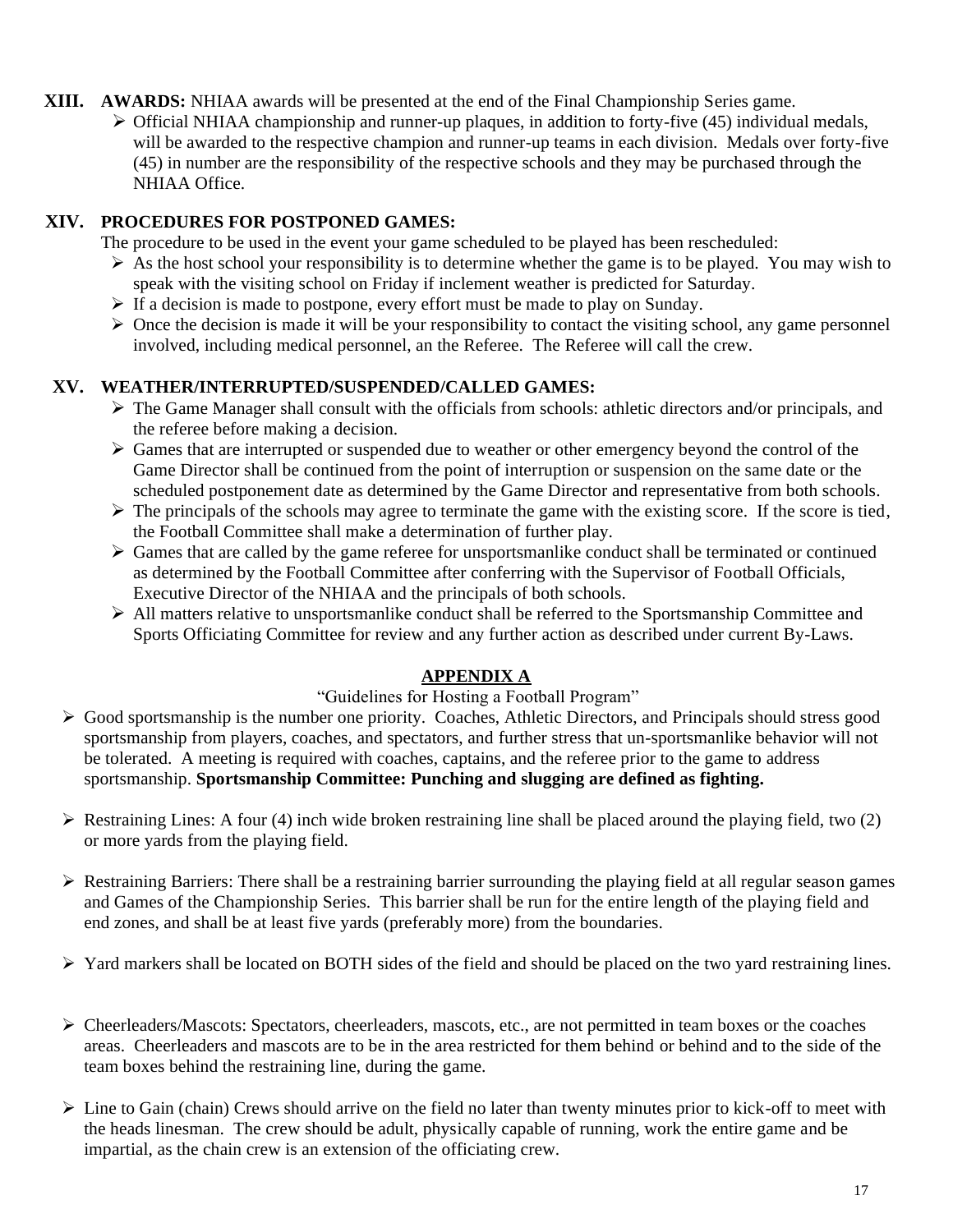- ➢ Line to Gain equipment is to be in good working condition and highly visible. Chain Crew should have distinctive vests.
- $\triangleright$  Clock operators have to be responsible and attentive, and follow the referee's signals and commands. Should the clock operator err or be unresponsive, the officials time shall be kept on the field.
- ➢ Escorting of Officials: Officials shall be "escorted" off and away from the field immediately following the conclusion of the game. Officials dressing/changing room shall be a private, "out of bounds" room that will be immediately accessible (unlocked) at the conclusion of the game.
- ➢ Drinking water with disposable drinking containers shall be provided and accessible during and at half time of the games.
- ➢ Game disqualification of a player shall result in the next game disqualification at the same level of play. Game disqualification of a coach shall result in disqualification of the next two games at the same level of play.
- ➢ There shall be a non-coach administrator at the game field representing the home team at all levels.

Prepared by Ernie Clark Supervisor of Football Officials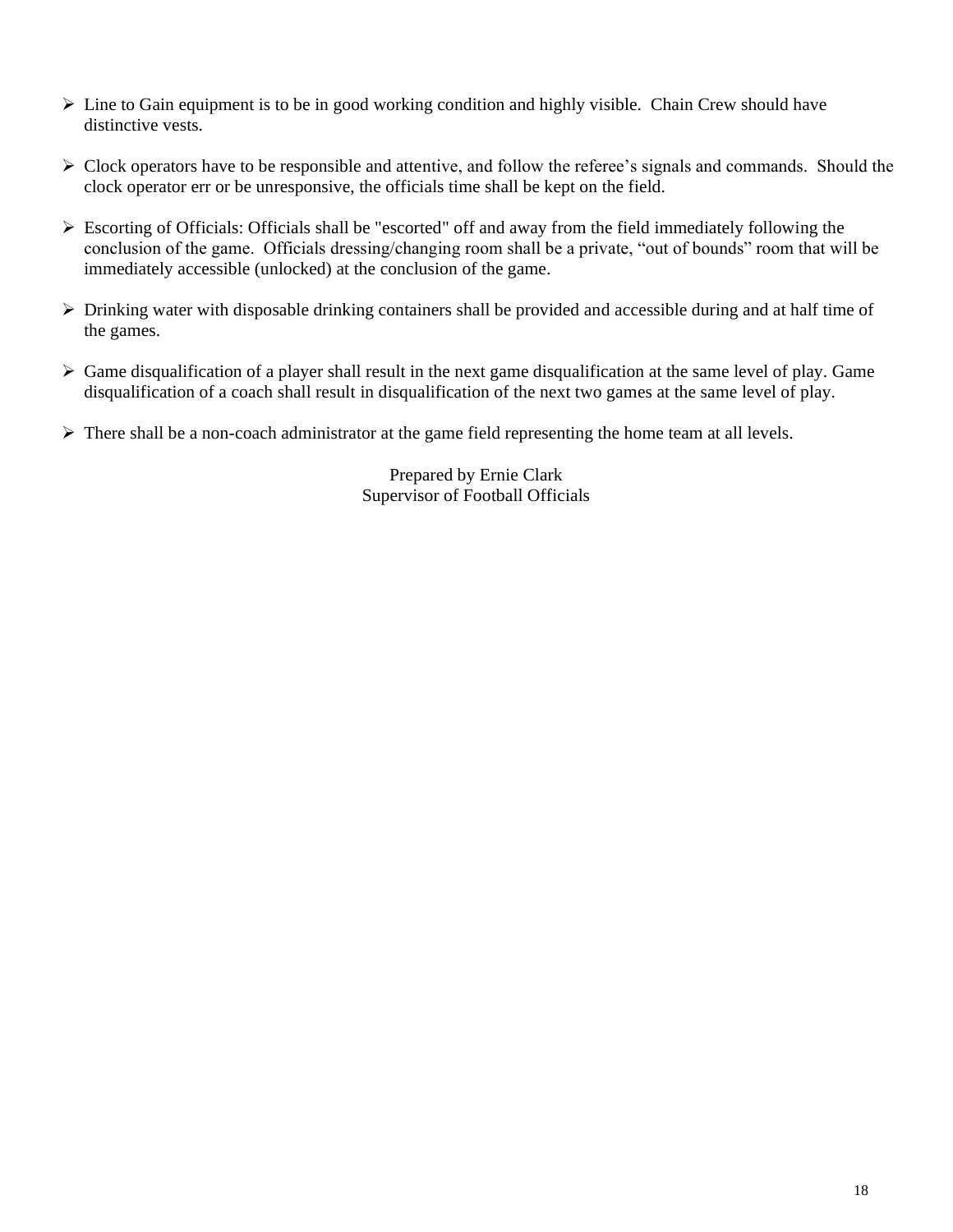# **APPENDIX B**

## WARNING, AGREEMENT TO OBEY INSTRUCTIONS RELEASE, ASSUMPTION OF RISK, AND AGREEMENT TO HOLD HARMLESS

(Both the applicant student and parent/guardian must read carefully and sign.)

I am aware that tackle football is a violent contact sport and that playing or practicing to play tackle football will be a dangerous activity involving MANY RISKS OF INJURY. I understand that the dangers and risks of playing or practicing to play tackle football include, but are not limited to, death, serious neck and spinal injuries which may result in complete or partial paralysis, brain damage, serious injury to virtually all internal organs, serious injury to virtually all bones, joints, ligaments, muscles, tendons, and other aspects of the muscular skeletal system, and serious injury or impairment to other aspects of my body, general health and well-being. I understand that the dangers and risks of playing or practicing to play tackle football may result "not only" in serious injury, but in a serious impairment of my future abilities to earn a living, to engage in other business, social and recreational activities, and generally to enjoy life.

Because of the dangers of tackle football, I recognize the importance of following coaches' instructions regarding playing techniques, training and other team rules, etc., and to agree to obey such instructions.

In consideration of the School District permitting me to try out for the High School High School football team and to engage in all activities related to the team, including but not limited to trying out, practicing, or playing tackle football, I hereby assume all the risks associated with tackle football and agree to hold the \_\_\_\_\_\_\_\_\_\_\_\_\_\_ School District, its employees, agents, representatives, coaches, and volunteers harmless from any and all liability, actions, causes of action, debts, claims, or demands of any kind and nature whatsoever which may arise by or in connection with my participation in any activities related to the \_\_\_\_\_\_\_\_\_\_\_\_\_\_ High School football team. The terms hereof shall serve as a release and assumption of risk for my heirs, estate, executor, administrator, assignees, and for all members of my family.

Date Signature of student

\_\_\_\_\_\_\_\_\_\_\_\_\_\_\_\_\_\_\_\_\_\_\_\_\_\_\_\_\_\_ \_\_\_\_\_\_\_\_\_\_\_\_\_\_\_\_\_\_\_\_\_\_\_\_\_\_\_\_\_\_\_\_\_\_\_

I, \_\_\_\_\_\_\_\_\_, am the parent/legal guardian of \_\_\_\_\_\_\_\_\_, (student). I have read the above warning and release and understand its terms. I understand that tackle football is a VIOLENT CONTACT SPORT involving many RISKS OF INJURY, including but not limited to those risks outlined above.

In consideration of the \_\_\_\_\_\_\_\_\_\_\_\_\_\_\_\_\_ School District permitting my child/ward to try out for the \_\_\_\_ High School football team and to engage in all activities related to the team, including, but not limited to, trying out, practicing, or playing tackle football, I hereby agree to hold the School District, its employees, agents, representatives, coaches, and volunteers, harmless from any and all liability, actions, causes of action, debts, claims, or demands of every kind and nature whatsoever which may arise by or in connection with participation of my child/ward in any activities related to the \_\_\_\_\_\_\_\_\_\_\_ High School football team. The terms hereof shall serve as a release for my heirs, estate, executor, administrator, assignees, and for all members of my family.

\_\_\_\_\_\_\_\_\_\_\_\_\_\_\_\_\_\_\_\_\_\_\_\_\_\_\_\_\_\_\_\_\_\_\_\_\_\_ \_\_\_\_\_\_\_\_\_\_\_\_\_\_\_\_\_\_\_\_\_\_\_\_\_\_\_\_\_\_\_\_\_\_\_\_\_

Date Signature of parent/legal guardian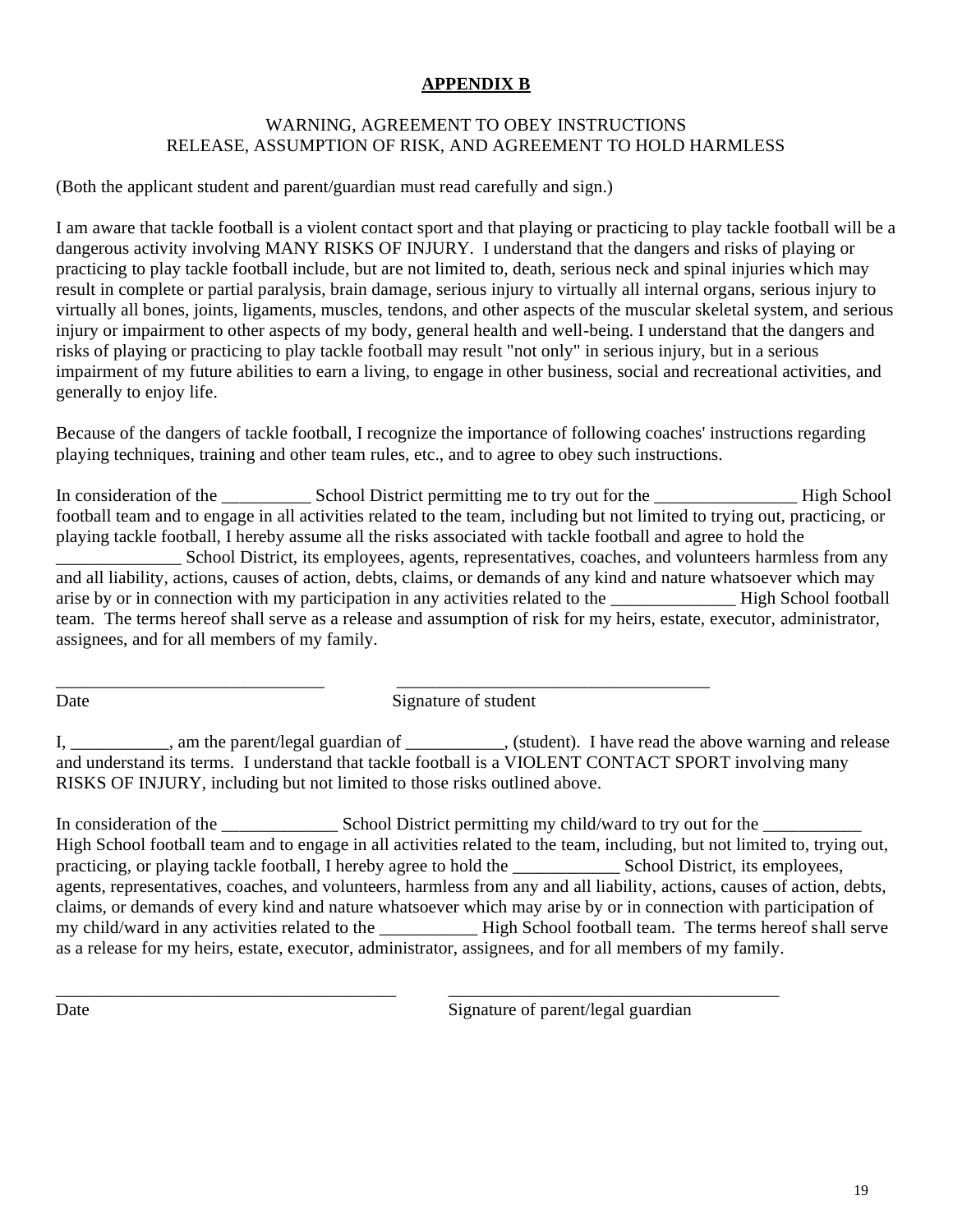# **APPENDIX C**

## **HEAT STRESS AND ATHLETIC PARTICIPATION**

Early fall football, cross country, soccer and field hockey practices are conducted in very hot and humid weather in many parts of the United States. Due to the equipment and uniform needed in football, most of the heat problems have been associated with football. During the 1998 season, there were four heat stroke deaths in football. There are no excises for deaths if the proper precautions are taken. During hot weather, the athlete is subject to the following:

**HEAT CRAMPS -** Painful cramps involving abdominal muscles and extremities caused by intense, prolonged exercise in the heat and depletion of salt and water due to profuse sweating.

**HEAT SYNOCOPE -** Weakness, fatigue, and fainting due to loss of salt and water in sweat and exercise in the heat. Predisposes to heat stroke.

**HEAT EXHAUSTION (WATER DEPLETION) -** Excessive weight loss, reduced sweating, elevated skin and core body temperature, excessive thirst, weakness, headaches and sometimes unconsciousness.

**HEAT STROKE -** An acute medical emergency related to thermoregulatory failure. Associated with nausea, seizures, disorientation, and possible unconsciousness or coma. It may occur suddenly without being preceded by any other clinical signs. The individual is usually unconscious with a high body temperature and a hot dry skin (heat stroke victims, contrary to popular belief, may sweat profusely).

# **HEAT ACCLIMITIZATION**

- A minimum of three (3) days before interscholastic scrimmaging
- A minimum length of time between practices (3 hours)

It is believed that the above-mentioned heat stress problems can be controlled provided certain precautions are taken. According to the American Academy of Pediatrics Committee on Sports Medicine, heat related illnesses are all preventable. (Sports Medicine: Health Care for Young Athletes, American Academy of Pediatrics, 1991). The following practices and precautions are recommended:

- 1. Each athlete should have a physical exam with a medical history when first entering a program and an annual health history update. History of previous heat illness and type of training activities before organized practice begins should be included. State high school association's recommendations should be followed.
- 2. It is clear that top physical performance can only be achieved by an athlete who is in top physical condition. Lack of physical fitness impairs the performance of an athlete who participates in high temperatures. Coaches should know the PHYSICAL CONDITION of their athletes and set practice schedules accordingly
- 3. Along with physical conditioning, the factor of acclimatizing to heat is important. Acclimatization is the process of becoming adjusted to the heat and it is essential to provide for GRADUAL ACCLIMITIZARION TO HOT WEATHER. It is necessary for an athlete to exercise in the heat if he/she is to become acclimatized to it. It is suggested that a graduated physical conditioning program be used and that 80 percent acclimatization can be expected to occur after the first seven to 10 days. Final states of acclimatization can be expected to occur after the first seven to 10 days. Final stages of acclimatization to heat are marked by increased sweating and reduced salt concentration in the sweat.
- 4. The old idea that water should be withheld from athletes during workouts has NO SCIENTIFIC FOUNDATION. The most important safeguard to the health of an athlete is the replacement of water. Water must be on the field and readily available to athletes at all times. It is recommended that a minimum of 10 minutes be scheduled for a water break every half hour of heavy exercise in the heat. WATER SHOULD BE AVAILABLE IN UNLIMITED QUANTITIES. Check and be sure athletes are drinking the water. Cold water is preferable. Drinking ample water before practices and games has also been found to aid performance in the heat.
- 5. Salt should be replaced daily. Modest salting of foods after practice or games will accomplish this purpose. Salt sables are not recommended. ATTENTION MUST BE DIRECTED TO REPLACING WATER—FLUID REPLACEMENT IS ESSENTIAL.
- 6. Know both the TEMPERATURE and the HUMIDITY. The greater the humidity, the more difficult it is for the body to cool itself. Test the air prior to practice or game using a wet bulb, globe, relative humidity index (WBGT Index) which is based on the combined effects of air temperature, relative humidity, radiant heat and air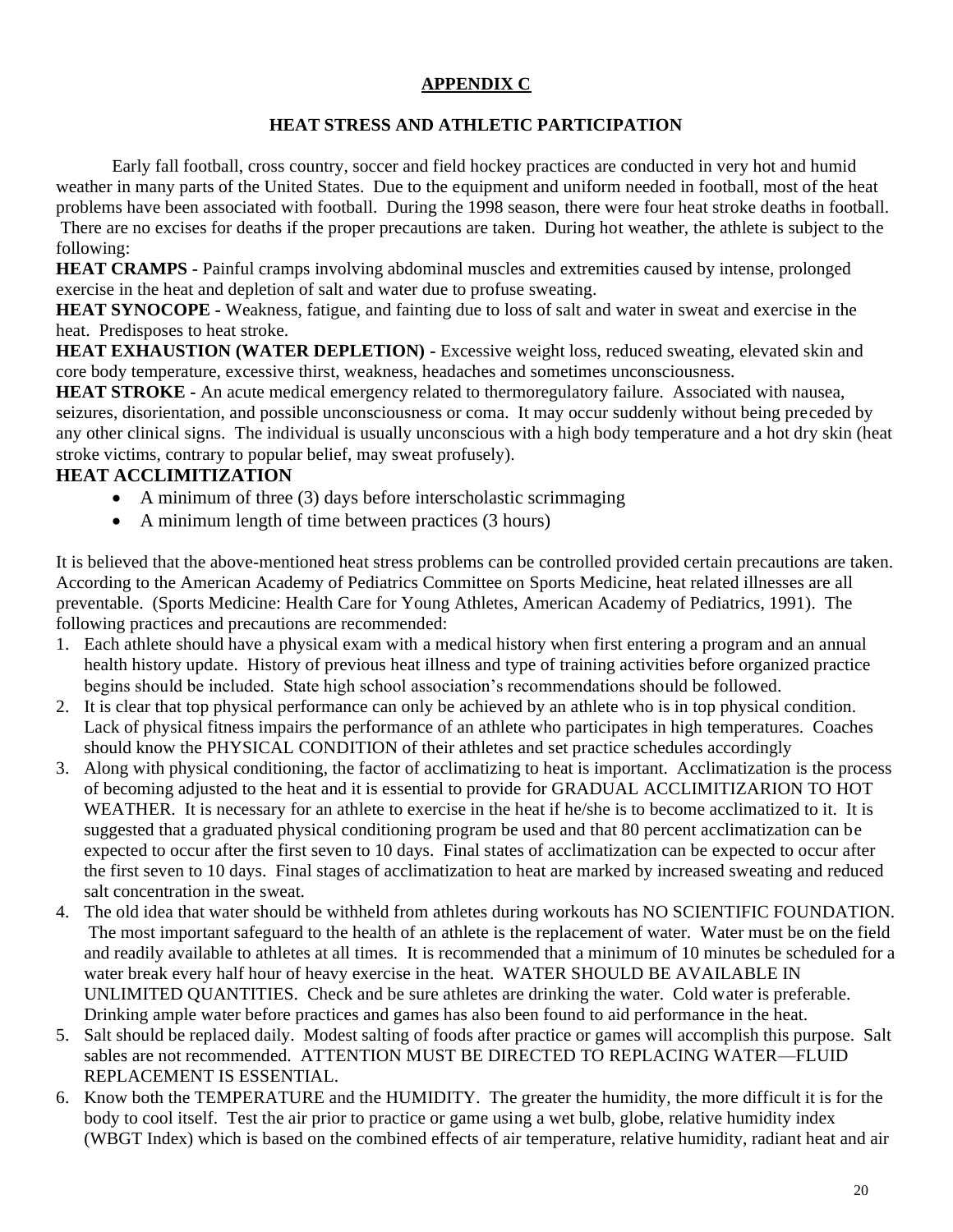movement. The following precautions are recommended when using the WBGT Index (ACSM's Guidelines for the Team Physician, 1991):

Below 64…unlimited activity 65-72…. moderate risk 74-82…. high risk 82+…very high risk

There is also a weather guide for activities that last for 30 minutes or more (Fox Matthews, 1981) which involves knowing the relative humidity and air temperature.

| <b>AIR TEMP</b> | <b>DANGER ZONE</b> | <b>CRITICAL ZONE</b> |
|-----------------|--------------------|----------------------|
| 70 F            | 80% RH             | 100% RH              |
| 75 F            | 70% RH             | 100% RH              |
| 80F             | 50% RH             | 80% RH               |
| 85F             | 40% RH             | 68% RH               |
| 90 F            | 30% RH             | 55% RH               |
| 95F             | 20% RH             | 40% RH               |
| 100 F           | 10% RH             | 30% RH               |
|                 |                    |                      |

 $RH =$  Relative Humidity

One other method of measuring the relative humidity is the use of a sling psychrometer which measures the bulb temperature. The wet bulb temperature should be measured prior to practice and the intensity and duration of practice adjusted accordingly. Recommendations are as follows:

Under 60 F…safe but always observe athletes

61-65 F………….observe players carefully

66-70 F…………caution

71-71 F………...shorter practice sessions and more frequent water and rest breaks

75 + F………….danger level and extreme caution

- 7. Cooling by evaporation is proportional to the area of the skin exposed. In extremely hot and humid weather, reduce the amount of clothing covering the body as much as possible. NEVER USE RUBBERIZED CLOTHING.
- 8. Athletes should weight in each day before and after practice and WEIGHT CHARTS CHECKED. Generally, a 3% weight loss through sweating is safe and over a 3% weight loss is in the danger zone. Over a 3% weight loss that athlete should not be allowed to practice in hot and humid conditions. Observe the athletes closely under all conditions. Do not allow athletes to practice until they have adequately replaced their weight.
- 9. Observe athletes carefully for signs of trouble; particularly athletes who lose significant weight and the eager athlete who constantly competes are his/her capacity. Some trouble signs are nausea, incoherence, fatigue, vomiting, cramps, weak rapid pulse, visual disturbance and unsteadiness.
- 10. Teams that encounter hot weather during the season through travel or following and unseasonably cool period should be physically fit but will not be environmentally fit. Coaches in this situation should follow the above recommendations and substitute more frequently during games.
- 11. Know what to do in case of an emergency and have your emergency plans written with copies to all of your staff. Be familiar with immediate first aid practice and prearranged procedures for obtaining medical care, including ambulance service.

#### **HEAT STROKE –** *This is a medical emergency- DELAY COULD BE FATAL.*

Immediately cool the body while waiting for transfer to the hospital. Remove clothing and place ice bags on the next in the axilla (armpit) and on the groin area. An increasing number of medical personnel are now using a treatment for heat illness that involves applying either alcohol or cool water to the victim's skin and vigorously fanning the body. The fanning causes evaporation and cooling. (Source, The First Aider – September 1987).

**HEAT EXHAUSTION –** *OBTAIN MEDICAL CARE AT ONCE.* Cool the body as you would for heat stroke while waiting for transfer to the hospital. Give fluids if athlete is able to swallow and is conscious.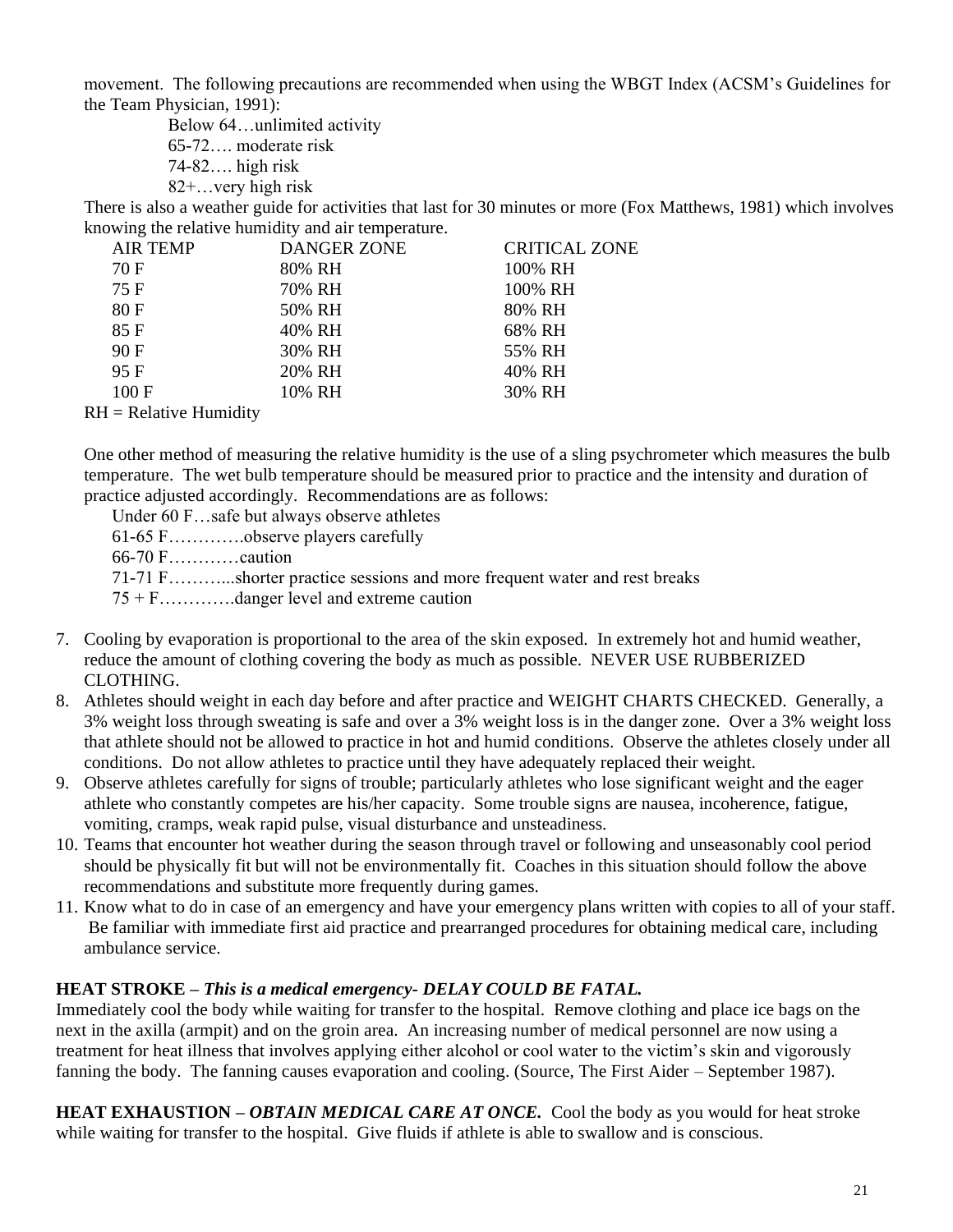**SUMMARY –** The main problem associated with exercising in the hot weather is water loss through sweating. Water loss is best replaced by allowing the athlete unrestricted access to water. Water breaks two or three times per hour is better than one break an hour. Probably the best method is to have water available at all times and allow athletes to drink water whenever he/she needs it. Never restrict the amount of water an athlete drinks, and be sure the athletes are drinking the water. The small amount of salt lost in sweat is adequately replaced by salting foods at meals. Talk to your medical personnel concerning emergency treatment plans. (Reprinted with permission from NFHS)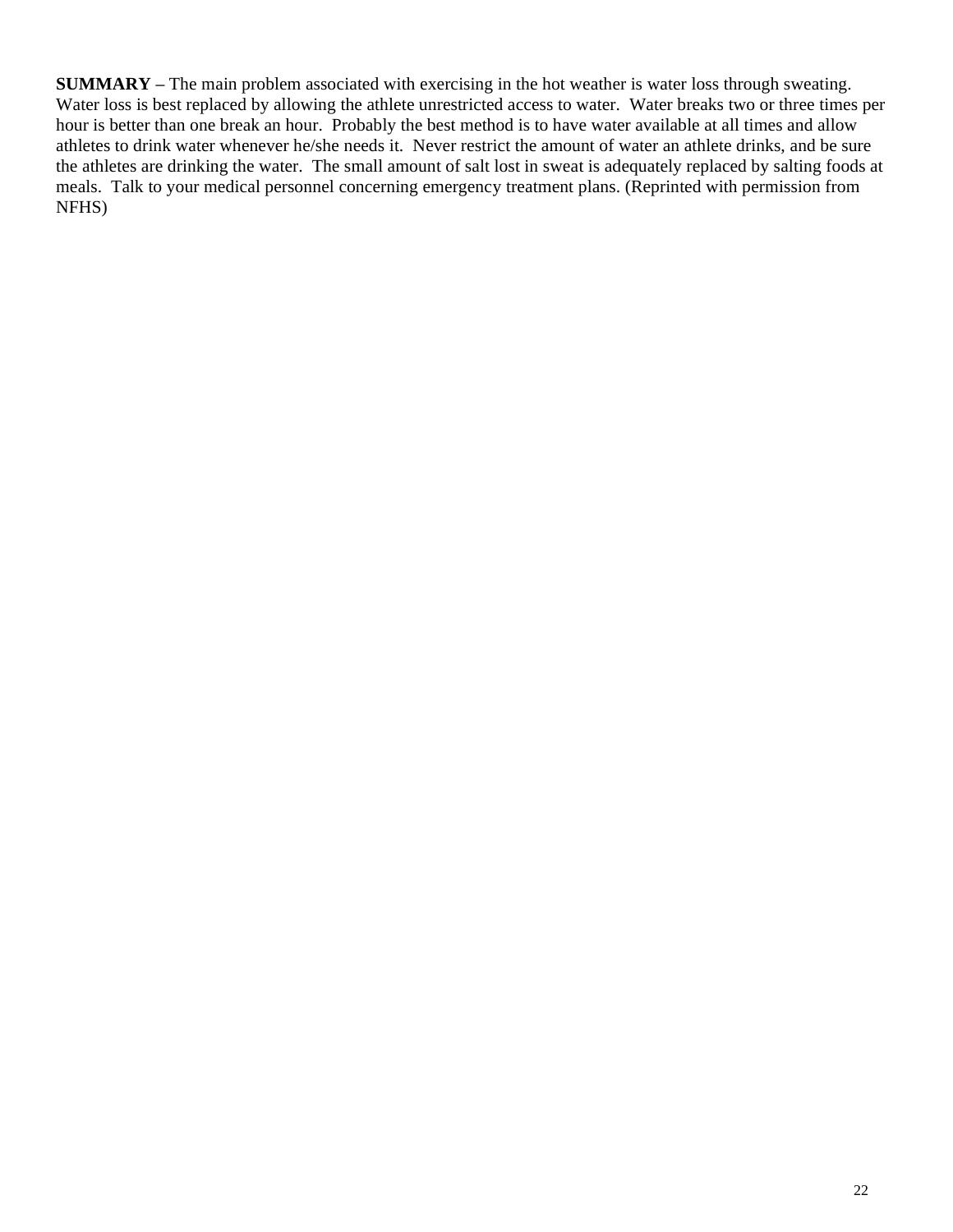# **APPENDIX E**

## **OVERTIME PROCEDURES**

If, at the end of the fourth quarter, the teams have identical scores, the tie will be resolved by following the "10 YARD OVERTIME PROCEDURE" of the National Federation of State High School Associations as follows:

The referee will instruct both teams to return to their respective team boxes. There will be a three-minute intermission during which both teams may confer with their coaches. Each team will be given one time out for each overtime period.

At the coin toss, the visiting team will be given the privilege of calling the coin while it is in the air. The winner of the coin toss will be given the choice of defense or offense, or of designating the end of the field at which the ball will be put into play.

At the start of the overtime, the offensive team shall put the ball in play, first and goal on the defense's ten yard line anywhere between the inbound lines. The offense shall have a series of four downs. The series of downs will be terminated by any score by the offense of if the defense gains possession of the ball.

The offense will be given a new series of downs when:

- a. the offensive team recovers a scrimmage kick (field goal attempt) between the goal lines after it has been first touched by the defense beyond the neutral zone.
- b. the defense is guilty of roughing the kicker, place kick holder, snapper, or passer.

When a team scores a touchdown, it is entitled to the opportunity to attempt the extra point(s), except when it is unnecessary to break the tie.

A field goal attempt is permitted during any down. If the defensive team gains possession of the ball, the ball becomes dead immediately and the offense's series of downs is ended.

After the offense has completed its series of downs, the defensive team becomes the offense and shall have the ball in its possession at the same ten yard line anywhere between the inbound lines.

If the score remains tied after each team has been given one series of downs, the procedure shall be repeated with additional overtime periods until a winner is determined. There will be a two minute intermission between overtime periods during which the loser of the coin toss will be given the choice of options. The choice will be alternated for additional overtime periods.

The team scoring the greater number of points in the overtime shall be declared the winner and the final score shall be the total of all points scored by each team during the regulation game and the overtime period(s).

[Written with permission of the National Federation of State High School Associations; P.O. Box 690; Indianapolis, Indiana 46206]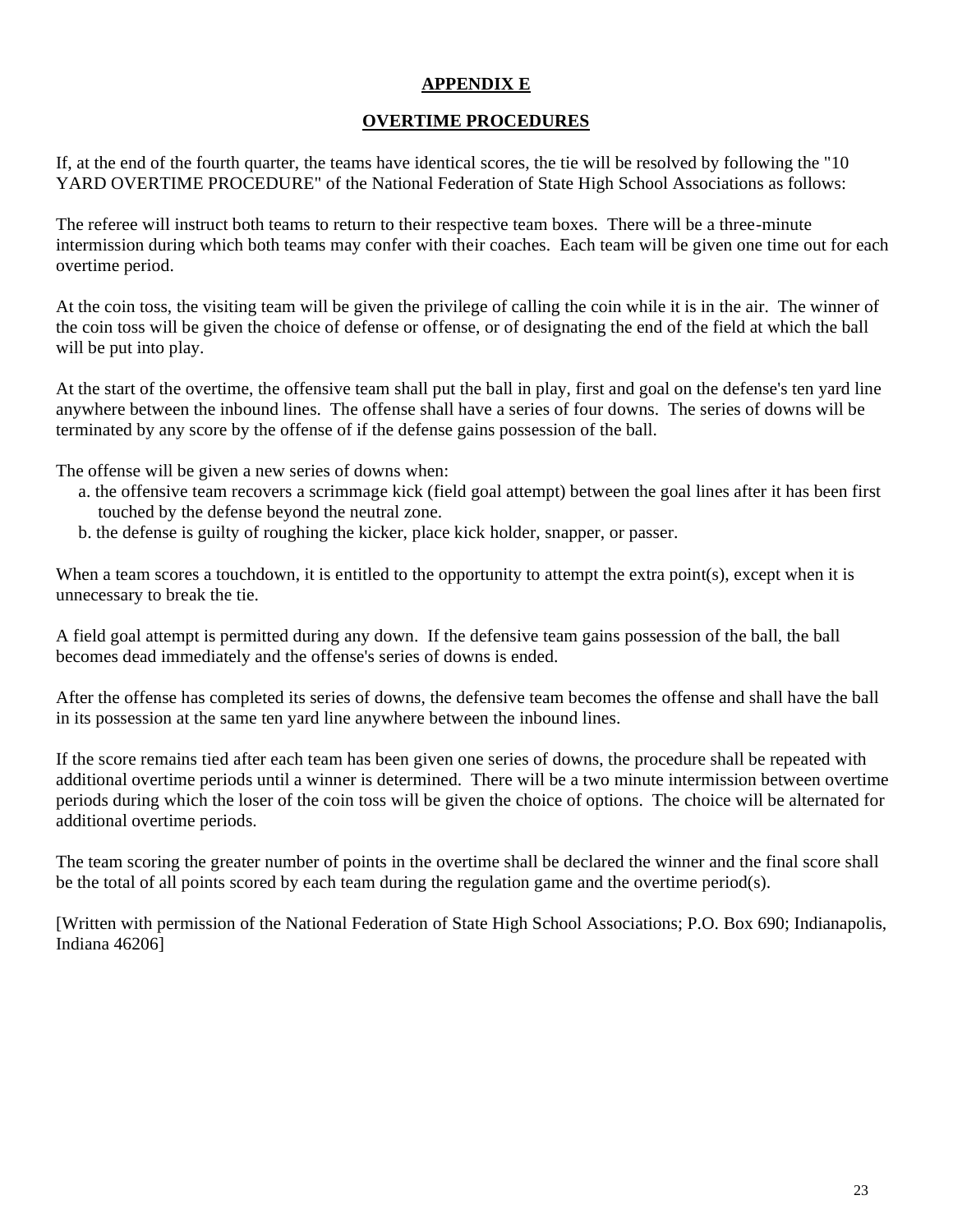## **APPENDIX F PRE-GAME CEREMONY**

The NHIAA Football Committee recommends the following procedures be used as part of the pre-game ceremonies for all games of the Championship Series.

- 1. Five minutes prior to the designated game time, teams will assemble at the bench area as designated by the Game Director.
- 2. If possible, the band of the highest seeded team will play the National Anthem while both teams are assembled in front of their benches.
- 3. The officials will call the captains of the participating teams to the center of the field for the flip of the coin during pre-game warm-ups.
- 4. The Announcer will then announce: **"\_\_\_\_\_\_\_\_\_\_\_\_\_\_\_\_\_\_ School has won the toss and has elected to\_\_\_\_\_\_\_\_\_ and will defend the \_\_\_\_\_\_\_\_\_\_ goal."**
- 5. The Announcer will introduce the five (5) game officials who are to be located on the press box side of the field at the 50-yard line by saying:

**"The officials for today's game are:**

| <b>Referee:</b> |  |
|-----------------|--|
|                 |  |
|                 |  |
|                 |  |

**Umpire: \_\_\_\_\_\_\_\_\_\_\_\_\_\_\_\_\_\_\_\_\_\_\_\_\_\_\_\_\_\_\_\_\_\_\_\_\_\_**

**Field Judge: \_\_\_\_\_\_\_\_\_\_\_\_\_\_\_\_\_\_\_\_\_\_\_\_\_\_\_\_\_\_\_\_\_**

| <b>Back Judge:</b> |  |
|--------------------|--|
|--------------------|--|

| <b>Head Linesman:</b> |  |
|-----------------------|--|
|                       |  |

**The \_\_\_\_\_\_\_\_\_\_\_ Clock will be the official game clock.** The following

6. Sportsmanship Message is to be given over the public address system: "Good (afternoon/evening) everyone and welcome to the NHIAA Division (I, II, and III) (semifinal or championship) football game.

The NHIAA Football Committee and the playoff staff here at (site) realize what a special moment this is for the players, coaches and fans to have your school playing in a state championship event. We ask your cooperation in making this event as meaningful as possible for the students involved.

Let us be positive in every aspect of this game: Good sportsmanship from the players and the fans, positive cheering only, and respect by everyone for the officials working the game. We also ask that you please stay off the field at the end of the game.